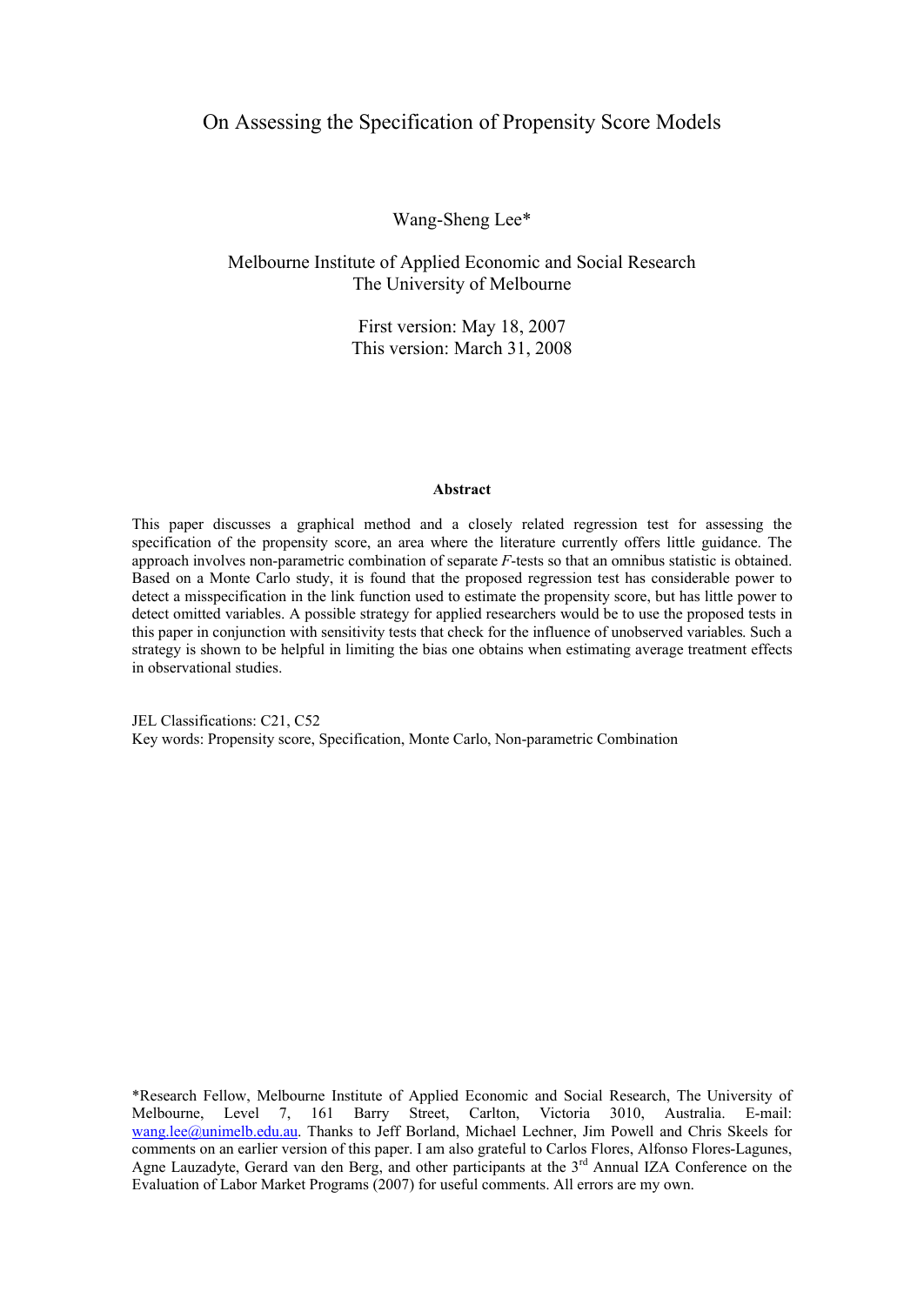# **1. Introduction**

 $\overline{a}$ 

Despite being an important first step in implementing propensity score methods, the effect of misspecification of the propensity score model has not been subject to much scrutiny by researchers. In general, if the propensity score model is misspecified, the estimator of the propensity score will be inconsistent for the true propensity score and the resulting propensity score matching estimator may be inconsistent for estimating the average treatment effect. Recent papers that discuss the issue of the misspecification of propensity scores include Kordas and Lehrer (2004), who consider the application of semi-parametric methods to allow more flexibility in estimating the propensity score; Millimet and Tchernis (2007), whose Monte Carlo findings suggest that over-specifying the propensity score model might be beneficial; Shaikh et al. (2006), who propose a specification test based on a certain restriction between the estimated densities of the treatment and comparison groups; and Zhao (2007), who finds that the estimated average treatment effects are not sensitive to the specification of the propensity score if the conditional independence assumption underlying matching estimators holds. In current practice, a heuristic approach used by some applied researchers to check the specification of the propensity score is the propensity score specification test first suggested by Rosenbaum and Rubin (1984) and elaborated in more detail by Dehejia and Wahba (1999, 2002) (henceforth referred to as the DW algorithm). However, with the possible exception of Lee (2006), the properties of the DW algorithm have to date not been subject to much investigation and its use as a specification test is by no means universally accepted.<sup>1</sup>

This paper discusses a graphical method and a closely related regression test for assessing the specification of the propensity score, an area where the literature currently

<sup>&</sup>lt;sup>1</sup> For example, many papers in the applied economics literature that use propensity score methods do not use the DW algorithm as a specification test. Many others also do not conduct any specification tests and rely on ad hoc specifications of the propensity score.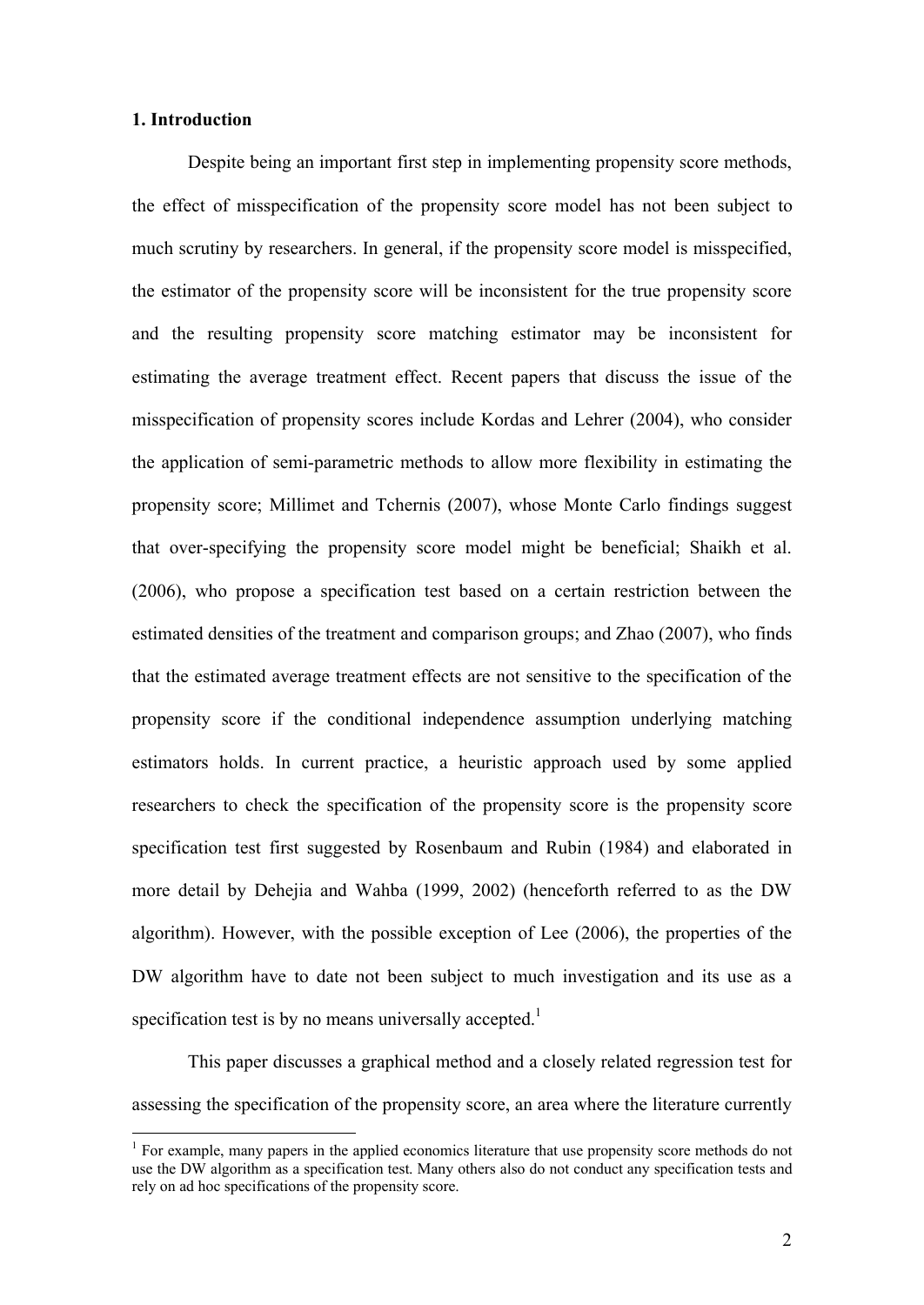offers little guidance. The graphical method is an original proposal that integrates a suggestion of Rubin (1984) with the ideas of regression graphics for binary responses in Cook (1996), Cook (1998) and Cook and Weisburg (1999). It is based on using twodimensional scatter plots and is useful for visualising balance in continuous covariates. In addition, a more general regression interpretation of the graphical method is made involving the use of non-parametric combination (Pesarin 2001). Based on a Monte Carlo study, it is found that the proposed regression test has considerable power to detect a misspecification in the link function used to estimate the propensity score, although it is found that it has little power to detect omitted variables. However, note that balancing tests in general should not be expected to be able to detect omitted variables as balancing tests are not tests for the Conditional Independence Assumption (CIA). Hence, finding such a limitation in the proposed test is not entirely surprising. A possible strategy for applied researchers would be to use the proposed tests in this paper in conjunction with sensitivity tests that check for the influence of unobserved variables. Such a strategy is shown to be helpful in limiting the bias one obtains when estimating average treatment effects in observational studies.

The layout of the paper is as follows. In section 2, some background information is provided on diagnostics for propensity score methods to set the context for understanding where the graphical diagnostics fit in. In section 3, we introduce the use of two-dimensional scatter plots to guide in the specification of the propensity score. In section 4, we use simulated data to illustrate the graphical test. Section 5 discusses a regression interpretation of the graphical test and performs a Monte Carlo study. Section 6 discusses other possible applications of the proposed regression test. Finally, section 7 concludes.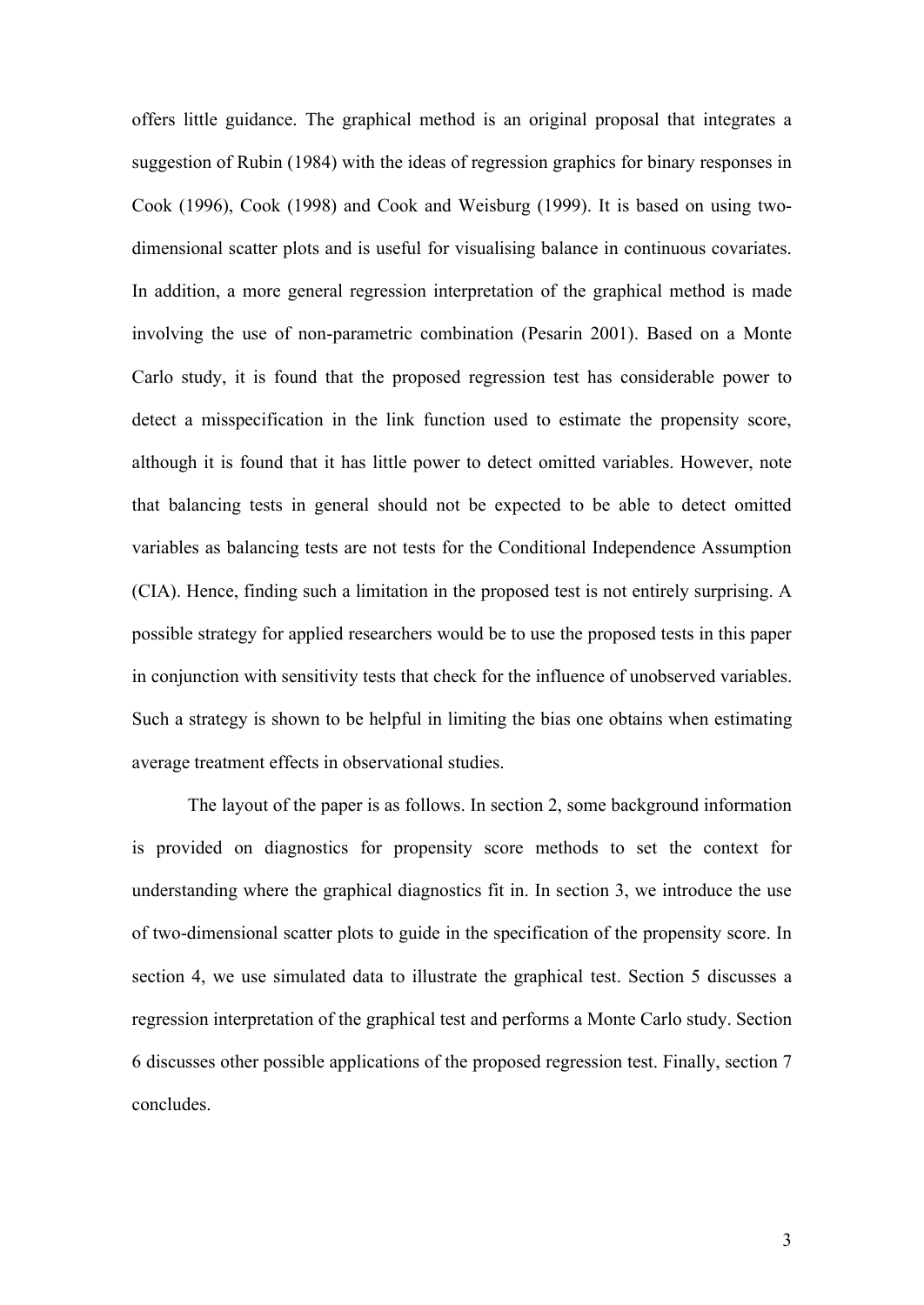### **2. Propensity Score Diagnostics**

One advantage of matching over regression based methods for estimating average treatment effects is that diagnostics are available for the former that do not involve use of the outcome variable. Only information on the observable covariates are needed for such a diagnostic so there is no way that performing these diagnostics can systematically influence estimates of the average causal effect. In the case of propensity score matching, balancing tests are often performed to check if the treatment and comparison group are comparable. More specifically, the idea behind balancing tests is to verify if *X* has the same distribution for the treatment and comparison groups conditional on the propensity score:

*D* ⊥ *X* | *p*(*X*)

where  $D$  is the binary treatment group indicator,  $X$  is a set of covariates that are chosen to fulfil the CIA and  $p(X) = Pr(D=1 | X)$  is the true propensity score. The basic intuition is that after conditioning on  $p(X)$ , additional conditioning on X should not provide new information on *D*.

### 2.1 *How Well is the Propensity Score Estimated?*

In practice, of course, the true propensity score is unknown and needs to be estimated. In general, the literature has placed much less attention on the specification of the propensity score (both the choice of variables and functional form), compared with the issues regarding how the propensity score is to be used (choice of matching algorithm and matching structure).<sup>2</sup> In part, this could be because the results of Drake (1993) suggest that misspecification of the propensity score model does not lead to large biases relative to misspecification of the response model. In addition, Rubin and

<sup>&</sup>lt;sup>2</sup> See, for example, Augurzky and Kluve (2007), Frölich (2004), and Zhao (2004) who all emphasize the latter.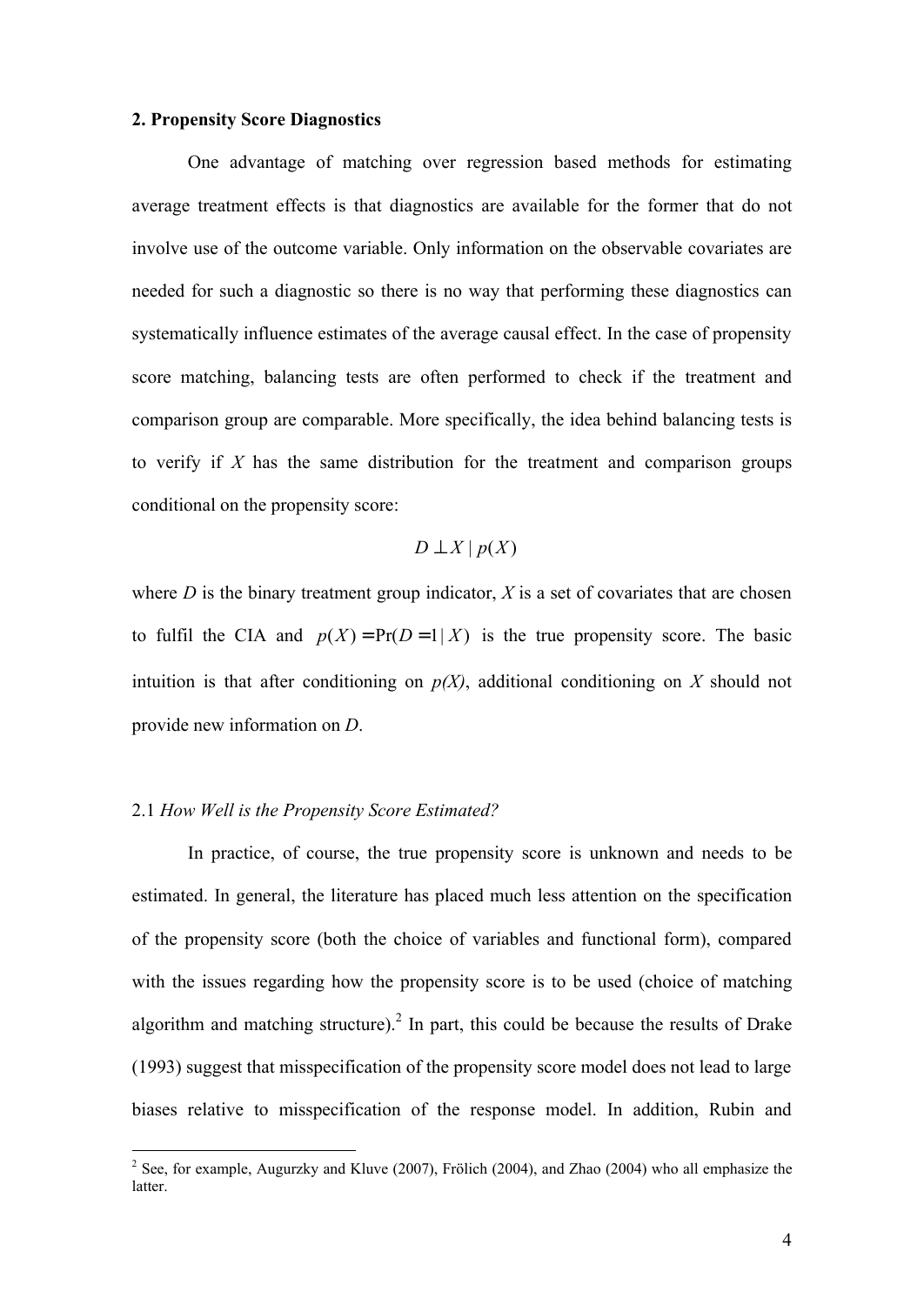Thomas (1992a, 1996) and Gu and Rosenbaum (1993) show that much of the balance resulting from matching on *p(X)* alone can be achieved with relatively coarse matching. For example, when stratification (or blocking) on the propensity score is done, the intuition is that there is less reliance on correct specification of the model used to estimate the propensity score since the probabilities are used only to partially order the sample.

However, estimating the propensity score accurately and correctly can be important in some cases. For example, in the case when the propensity score is used as a Horvitz-Thompson type estimator based on weighting by the inverse of the estimated propensity scores (e.g., Dinardo, Fortin, Lemieux 1996; Hirano and Imbens 2001; Hirano, Imbens and Ridder 2003), the propensity score is used directly in the process for estimating treatment effects. Rubin (2004) notes that "[i]n such cases, the estimated probabilities can be very influential on the estimated effects of treatment versus control, and so the probabilities themselves must be very well-estimated." In this case, specification tests that can check how well the estimated propensity score is estimated would clearly be important. The graphical method discussed in this paper attempts to measure how well the propensity score is estimated by checking if there are regions of the propensity score where *X* is unbalanced.

## 2.2 *Model Checking Diagnostics versus Propensity Score Model Diagnostics*

Little advice is currently available regarding which model or functional form (e.g., logistic models, probit models, semi-parametric models etc.) is best for estimating the propensity score, although slightly more advice is available regarding the inclusion (or exclusion) of covariates in the propensity score model (e.g., see Caliendo and Kopeinig 2008). Regardless of the method used to estimate the propensity score, as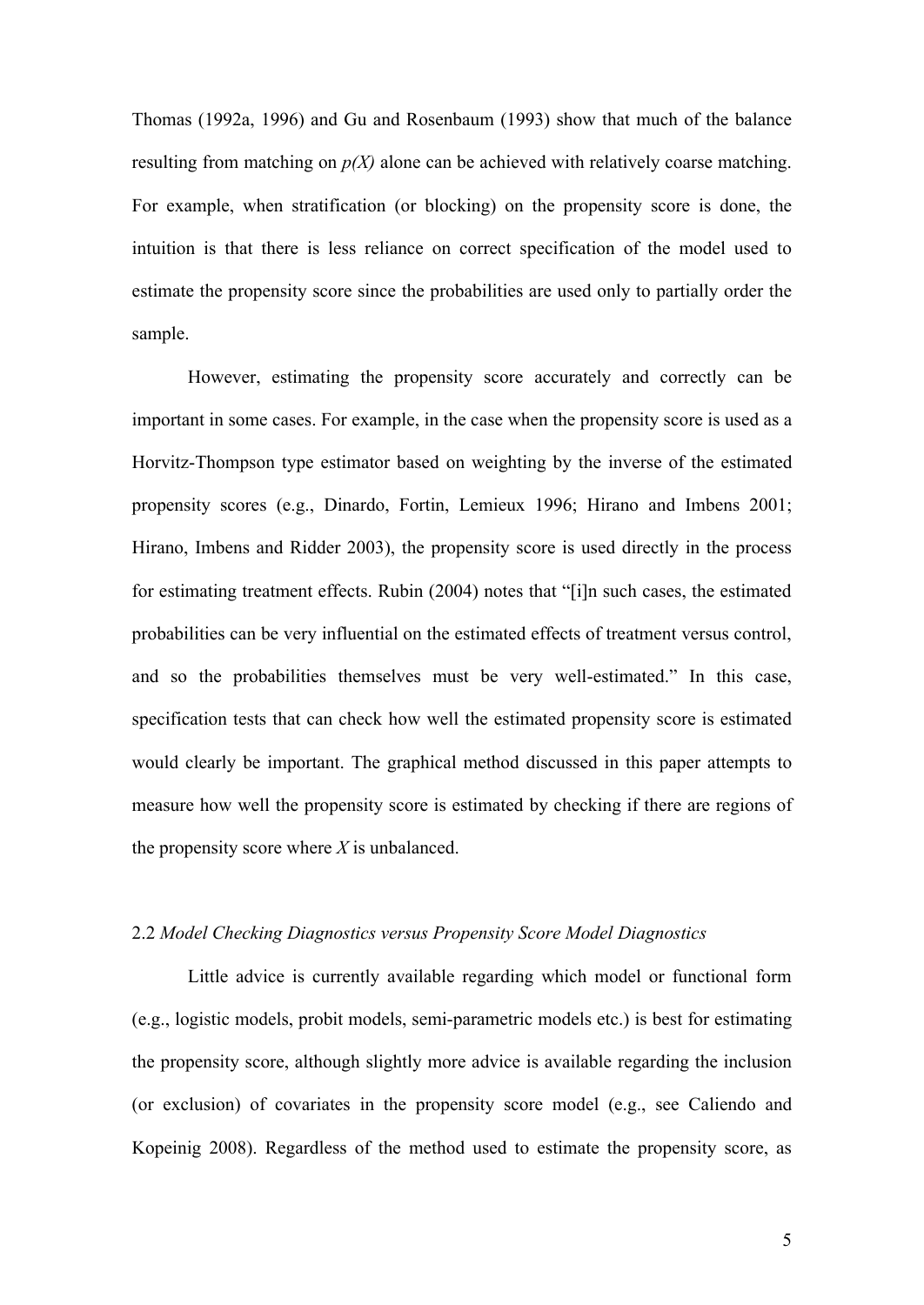propensity scores serve only as devices to balance the observed distribution of covariates between the treated and comparison groups, many model checking diagnostics that pertain to specific model classes are arguably irrelevant. For example, in the case of logistic models, these would be tests like the Pearson  $c^2$  goodness-of-fit test and the ROC curve. Instead, the success of propensity score estimation should be assessed by the resultant balance rather than by the fit of the models used to create the estimated propensity scores. Rubin (2004) distinguishes between: (a) diagnostics for the successful prediction of probabilities and parameter estimates underlying those probabilities, possibly estimated using logistic regression; and (b) diagnostics for the successful design of observational studies based on estimated propensity scores, possibly estimated using logistic regression. He states that "there is no doubt in my mind that (b) is a critically important activity in most observational studies, whereas I am doubtful about the importance of (a) in these." Rubin further notes that many applications of propensity score methods have not appreciated this subtle point and continue to use (a) for propensity score diagnostics. The graphical methods discussed in this paper add to the toolbox available for task (b).

## 2.3 *Before-matching versus After-matching Balancing Tests*

In order to understand the context in which the graphical methods discussed in this paper are relevant, it is important to make a distinction between "before-matching" and "after-matching" balancing tests. Although Caliendo and Kopeinig (2008) classify the DW algorithm as part of their step (iv) (see their Figure 1), we prefer to classify it as part of their step (i) and would only classify the other balancing tests they mention in their step (iv). This is because the DW algorithm is implemented for the full sample (in the region of common support) that is used to estimate the propensity score model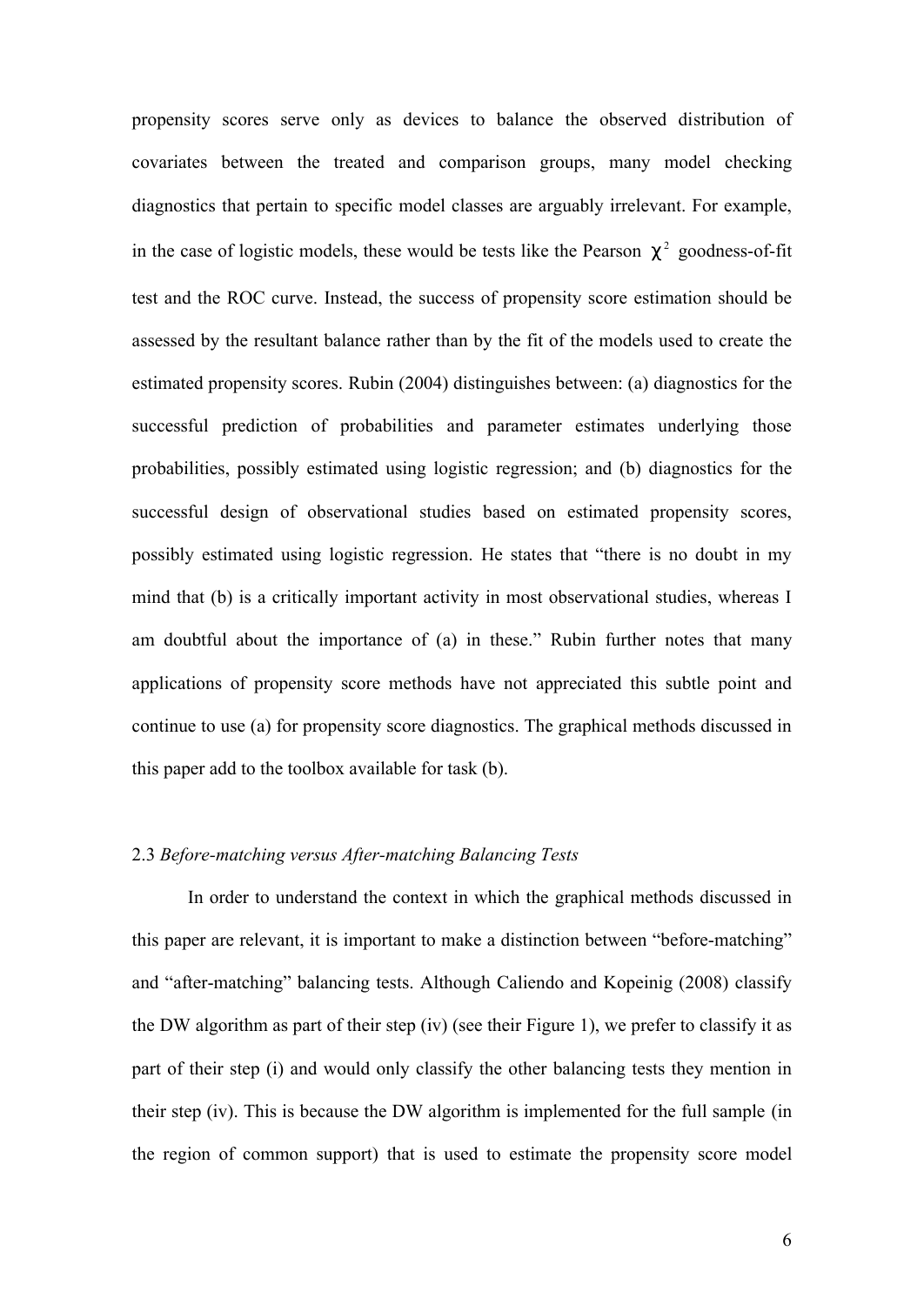*before* any matching is done (and hence is more like a specification test of the propensity score model) while other balancing tests like two sample *t*-tests and the Hotelling test are done *after* matching and use a smaller subsample of the original data (where unmatched comparison group observations in the common support region are dropped). $3$ 

# 2.4 *Choosing the Relevant Diagnostic*

Combining the three concepts discussed above – the relative importance of correctly estimating the propensity score, the difference between model checking diagnostics and propensity score model diagnostics, and the difference between beforematching and after-matching tests – this suggests that diagnostic tests for propensity score methods likely work best when closely aligned with how the estimated propensity scores are to be used.

Before-matching balance diagnostics like the DW algorithm are more relevant if the full sample (in the region of common support) that is used to estimate the propensity score is to be used for estimating average causal effects. In the case of stratification on the propensity score, as the probabilities are used only to partially order the sample, coarse estimates of the propensity score might be sufficient. However, in the case of weighting on the propensity score, since small changes in estimated probabilities can have large effects on the estimated average causal effects, more accurate estimates would be needed. Here, tests that can check for how well the propensity score is estimated would be very useful.

On the other hand, after-matching balance diagnostics such as the test of standardized differences (Rosenbaum and Rubin 1985) or two sample *t*-tests would

<sup>&</sup>lt;sup>3</sup> Lee (2006) provides a more detailed discussion regarding the difference between before-matching and after-matching diagnostics.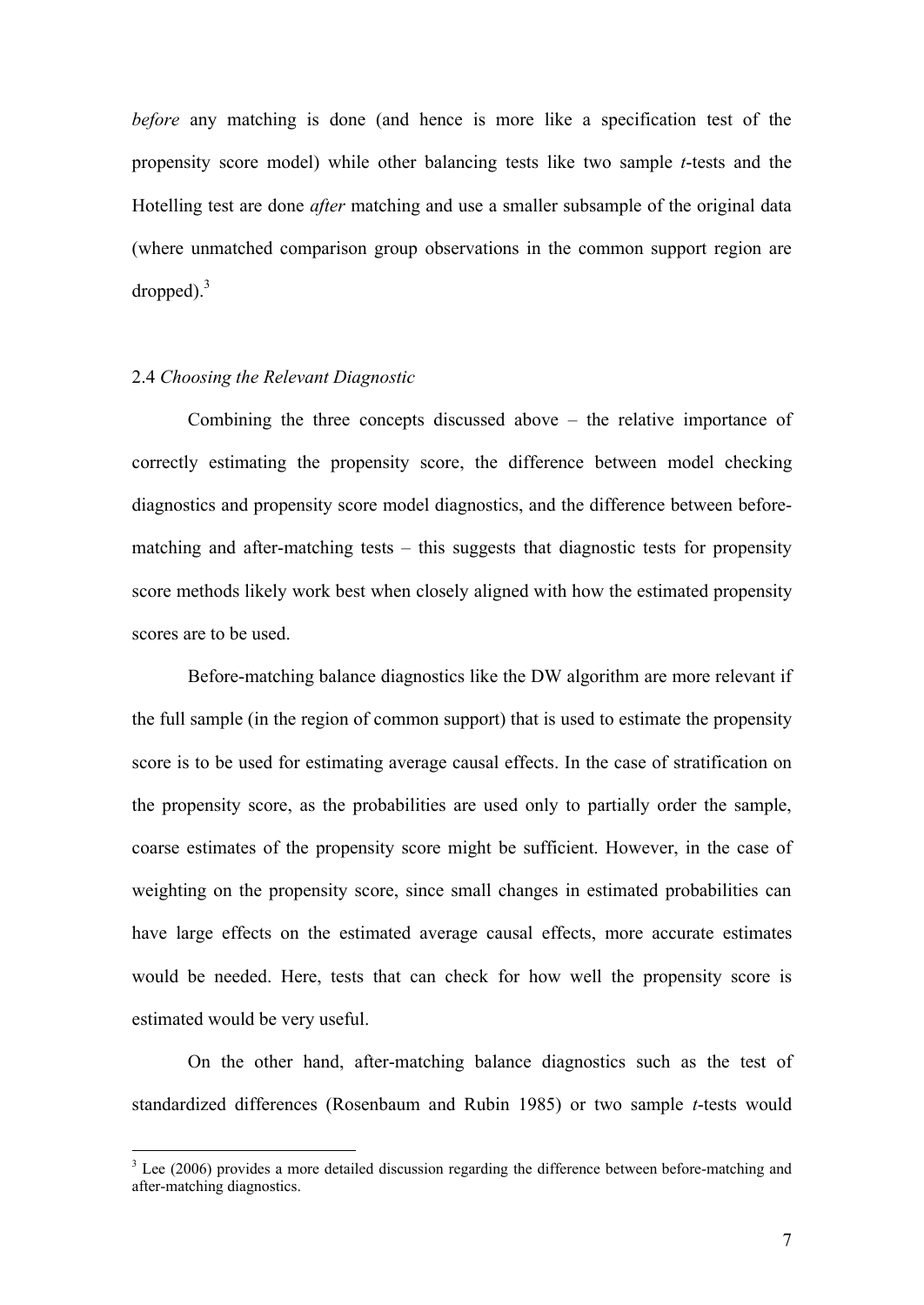appear to be more relevant if a smaller matched sample is used for estimating average causal effects. For example, in the case of one-to-one nearest neighbor matching, the estimated average causal effects could be rather insensitive to the estimated probabilities if the rank ordering of the estimated propensity scores remains relatively stable under different empirical specifications. However, having an accurately estimated propensity score could once again be more important if the estimated probabilities are used to create weights. For example, in kernel matching, the weight that is given to a comparison group unit is proportionate to the closeness of its characteristics to a treated unit (i.e., the further away the comparison unit is from the treated unit in terms of the estimated propensity score, the lower the weight). In particular, in using a Gaussian kernel, kernel matching uses the whole sample of comparison group units in the region of common support. It would therefore appear that tests that can check for how well the propensity score is estimated would again be helpful in this context.

In the remainder of this paper, two before-matching diagnostics are discussed: a graphical approach (sections 3 and 4) and a closely related regression test that involves the idea of non-parametric combination (section 5).

## **3. Dimension Reduction and Regression Graphics**

Propensity score matching is a dimension reduction technique that attempts to avoid the problem of the curse of dimensionality when the number of covariates is large (i.e., it is difficult to match on a large number of covariates). There simultaneously exists a large literature on dimension reduction in statistics.<sup>4</sup> But thus far, there has been little or no connection made between the two parallel literatures of dimension reduction. As we show below, the idea of a dimension reduction subspace for the regression of *Y*

 4 Heckman, Ichimura, Smith and Todd (1998) also discuss a related notion of "index sufficiency" to characterize selection bias in matching estimators.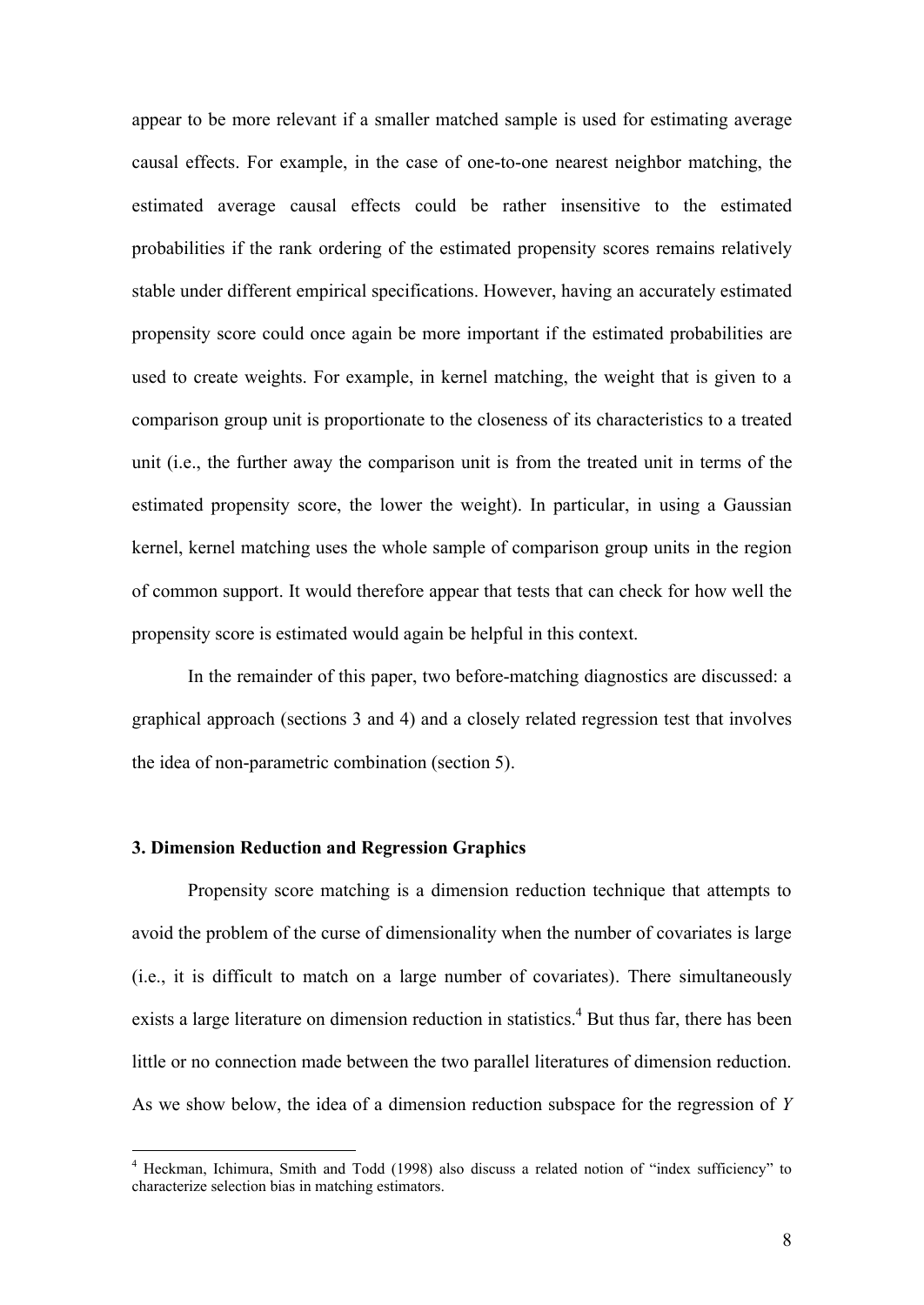on *X* (Li 1991), which represents a sufficient reduction in the dimension of the set of covariates *X*, is closely related to the balancing property of propensity scores given in Theorem 2 of Rosenbaum and Rubin (1983).

### 3.1 *Overview of Dimension Reduction Regression*

In the general regression problem, letting *n* be the number of observations, we have a  $q \times n$  response *Y* (usually  $q = 1$ ) and a  $s \times n$  predictor *X*, and the goal is to learn about how the conditional distribution  $F(Y|X)$  varies as X varies through its sample space. In parametric regression, we specify a functional form for the conditional distribution. In non-parametric regression, no functional form assumptions are made about  $F(Y|X)$ . Dimension reduction regression is one intermediate possibility between the parametric and non-parametric extremes. Dimension reduction without loss of information is a dominant theme of regression graphics. An attempt is made to reduce the dimension of X without losing information on  $Y \mid X$ . Although the idea of dimension reduction regression was originally introduced for continuous response variables (Cook 1994), extensions have been made for the case of binary response variables (Cook 1996, Cook and Lee 1999). These extensions are important as it is through these extensions that the ideas from regression graphics can then be related to the propensity score framework in which there is a binary treatment indicator.

In dimension reduction regression (see, for example, Cook 1998 and Cook and Weisburg 1999), it is assumed without loss of information that the conditional distribution  $F(Y|X)$  can be indexed by *d* linear combinations of X, or for some unknown  $s \times d$  matrix *B*, with  $d \leq s$ 

$$
F(Y \mid X) = F(Y \mid B^*X) \tag{1}
$$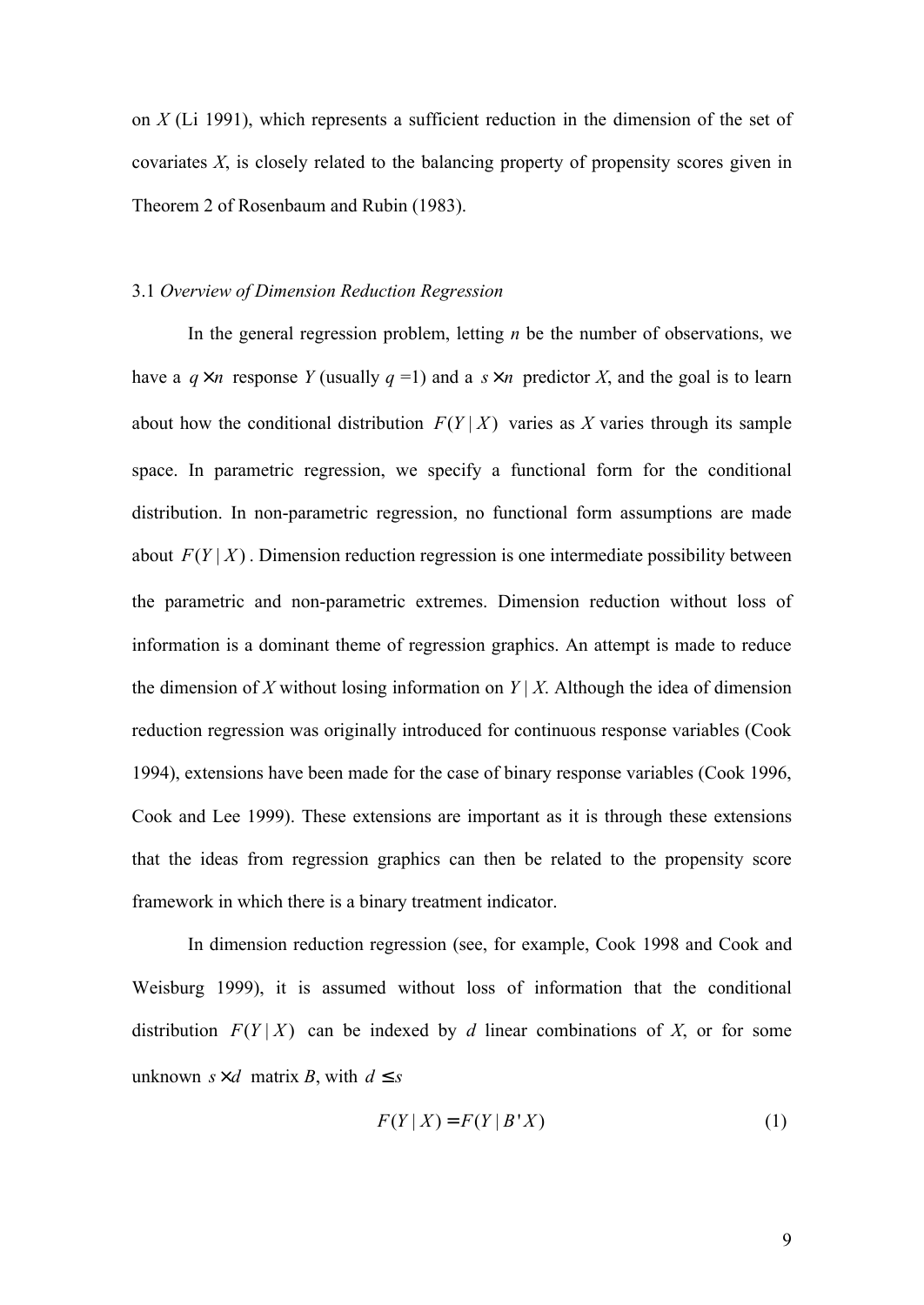This statement is equivalent to saying that the distribution of  $Y|X$  is the same as that of  $Y | B' X$  for all values of *X*. It implies that the  $s \times n$  matrix of covariates *X* can be replaced by the  $d \times n$  predictor matrix  $B'X$  that contains *d* linear combinations without loss of regression information. In other words, using the conditional independence notation introduced by Dawid (1979), we can write:

$$
Y \perp X \mid B \mid X \tag{2}
$$

This represents a potentially useful reduction in the row dimension of the matrix of covariates *X* from *s* to *d*. Such a *B* always exists because (2) is trivially true when  $B = I_s$ , the *s*×*s* identity matrix. The relation in (2) can be viewed as a statement about a dimension reduction subspace for the regression of *Y* on *X* (see, for example, Cook 1996 and Cook and Lee 1999). The *d* linear combinations  $B'X = (b_1'X, b_2'X, ..., b_d'X)$ are referred to as *sufficient predictors* in the regression graphics literature because together they contain all the regression information that *X* has about *Y*.

In the case when  $d = 1$ , replacing *Y* with *D* in (2) (where *D* is a binary indicator denoting treatment group membership) and the  $1 \times n$  predictor vector  $B'X$  with the  $1 \times n$  vector  $p(X)$ , it is immediately obvious that (2) is the balancing property of propensity scores. Having  $B = I_s$  corresponds to the propensity score being equal to the "most trivial balancing score", which is when the balancing score is  $X$  (see Rosenbaum) and Rubin 1983, p. 42).

### 3.2 *Binary Response Plots*

 $\overline{a}$ 

For the purposes of this paper, we are interested in using a particular interpretation of an auxiliary plot used in regression graphics for binary variables.<sup>5</sup> In

<sup>&</sup>lt;sup>5</sup> The regression graphics literature focuses on estimating *d* and the subspace  $B'X$ . An overview of regression graphics is given in Appendix A.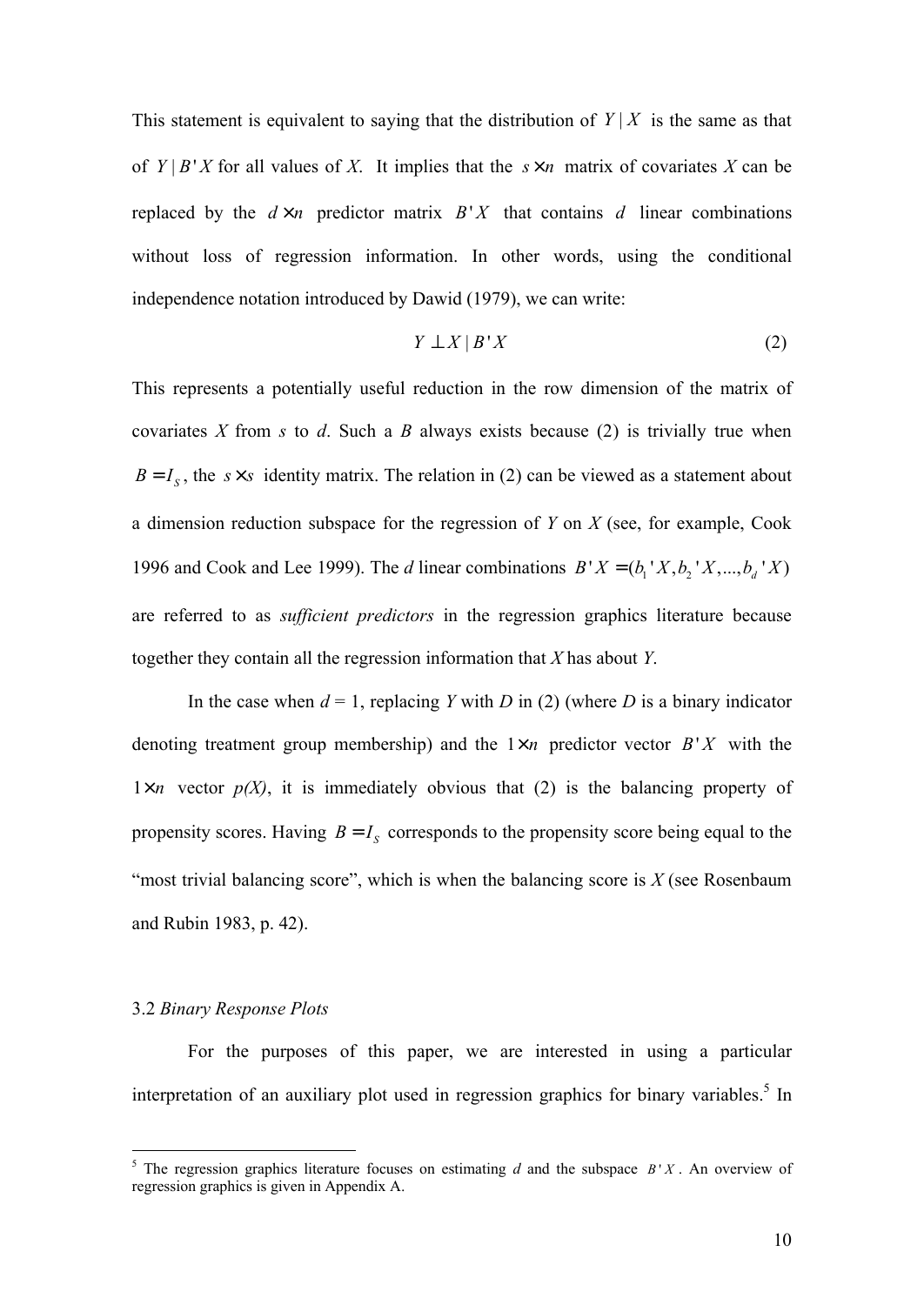particular, these auxiliary plots are the *binary response plots* in Cook (1996, Figure 1), Cook (1998, Figure 5.3) and Cook and Weisburg (1999, Figure 22.6). Here, we integrate the interpretation of binary response plots with a suggested graphical diagnostic of Rubin (1984) for logistic regression models in order to create a diagnostic for the specification of the propensity score. By viewing Rubin's diagnostic using Cook's insights, a graphical method can be used as a diagnostic to check balance for any continuous *X* variable, *regardless of the method used to estimate p(X)*. Rather than trying to estimate  $B'X$  and the dimension  $d$  in a data set, the graphical diagnostic proposed in this section focuses on the  $d = 1$  scenario and on using binary response plots to check if  $D \perp X \mid B'X$  holds for each *X* in the data set.<sup>6</sup> In other words, we are attempting to verify if the *s*-dimensional vector *X* can be replaced by an exogenously given 1-dimensional vector *p(X)* without loss of regression information.

The exposition of how binary response plots can be used to assess balance in the context of propensity score matching is best developed using an example that appears in the literature. Although the context of the original discussion of the example in Landwehr, Pregibon, and Shoemaker (1984) is the specification of the fit of a logistic model or what Rubin (2004) terms "diagnostics for the successful prediction of probabilities and parameter estimates," we illustrate how a slight change in interpreting a graph that arose from the discussion of the paper allows for an assessment of balance to be made or what Rubin (2004) refers to as "diagnostics for the successful design of observational studies based on estimated propensity scores."

 $\overline{a}$ 

<sup>&</sup>lt;sup>6</sup> Given the balancing property of propensity scores, it is true by definition that  $d = 1$ . Hence, the only source of a failure of a test of the balancing property is a misspecification of the propensity score, which could be due to an incorrect link function, an incorrect index function, or both.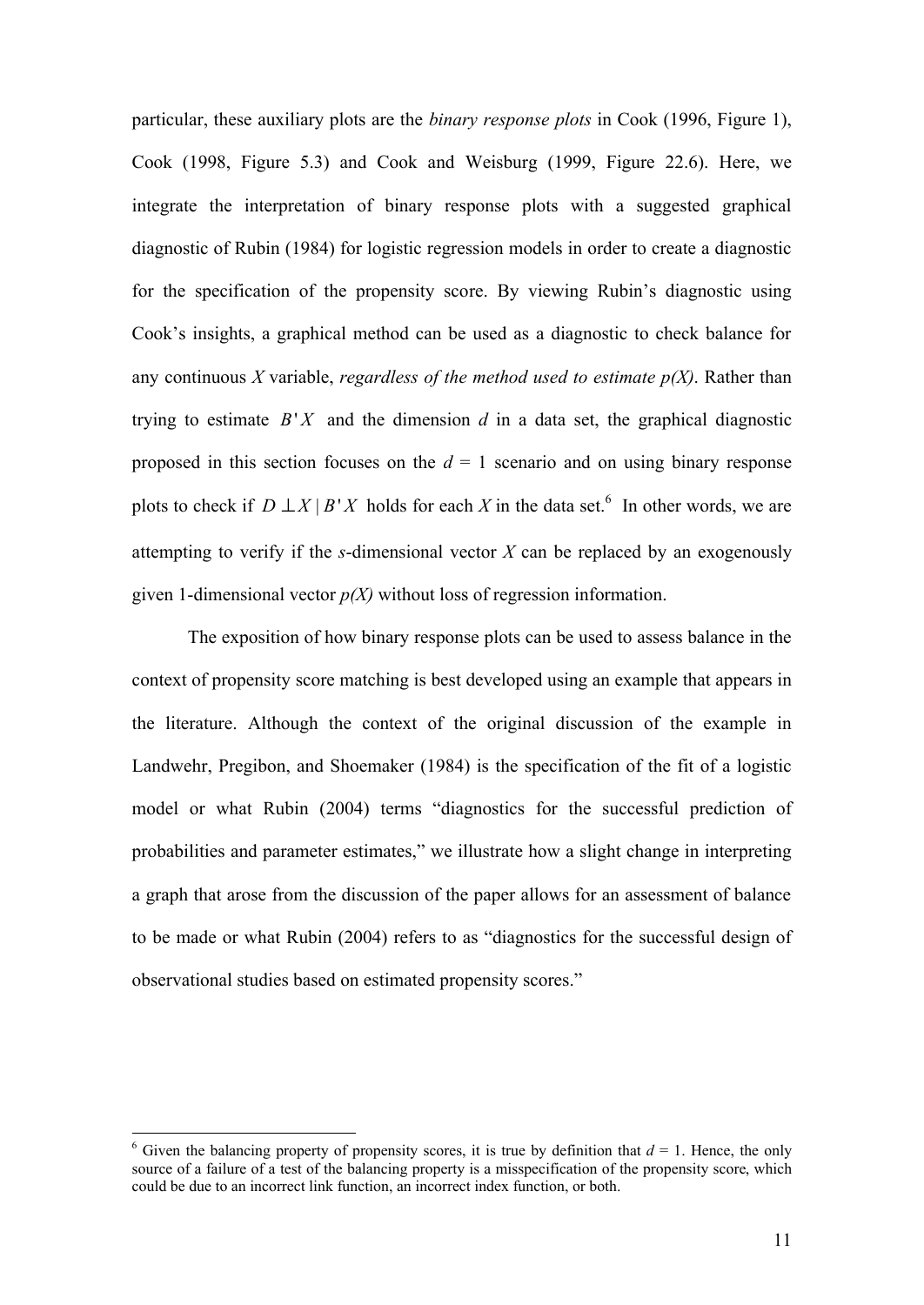## 3.3 *Example from Landwehr, Pregibon, and Shoemaker (1984)*

This section continues a discussion between Landwehr, Pregibon, and Shoemaker (1984) and Rubin (1984). In Example 4 of Landwehr, Pregibon, and Shoemaker (1984, p. 67), one hundred observations are generated according to the model:  $logit(D) = -1 + X_5 + X_6 + 2X_6^2$ . Presuming that the particular functional form or nature of the dependence on  $X_5$  and  $X_6$  is unknown, they start by fitting a model linear in  $X_5$  and  $X_6$  and calculate their suggested *partial residual plots* (which is discussed in more detail in their paper but not relevant to the present discussion) for  $X_6$ . They find that dependence on  $X_6$  is non-linear and that an additional term such as  $X_6^2$  or  $|X_6|$ should be included in the model.

In commenting on Landwehr, Pregibon, and Shoemaker (1984), Rubin (1984) suggested that one alternative way of assessing the fit of the logistic regression model is to plot *X* versus the predicted values of the dependent variable (i.e., the propensity score) using different symbols for the  $D = 1$  and  $D = 0$  points (see Rubin 1984, example 1).<sup>7</sup> But in his written comments, Rubin (1984) did not further discuss how the plot should be interpreted. He also did not make the distinction between diagnostics for the successful prediction of probabilities and parameter estimates underlying those probabilities, and diagnostics for the successful design of observational studies based on estimated propensity scores, which he does more recently in Rubin (2004).

The discussion continued with Landwehr, Pregibon, and Shoemaker (1984a) responding to Rubin (1984). They used the generated data from the model described above, created the plot Rubin suggested based on estimating the misspecified model that

 $\overline{a}$ 

<sup>&</sup>lt;sup>7</sup> Incidentally, another suggestion of Rubin for assessing the fit of a logistic regression model (Rubin 1984, example 3), where he suggested categorizing the fitted probabilities and comparing the distributions of *X* for the  $D = 1$  and  $D = 0$  units within categories of the fitted probabilities, is a precursor and an informal version of the specification test described in more detail in Dehejia and Wahba (1999, 2002).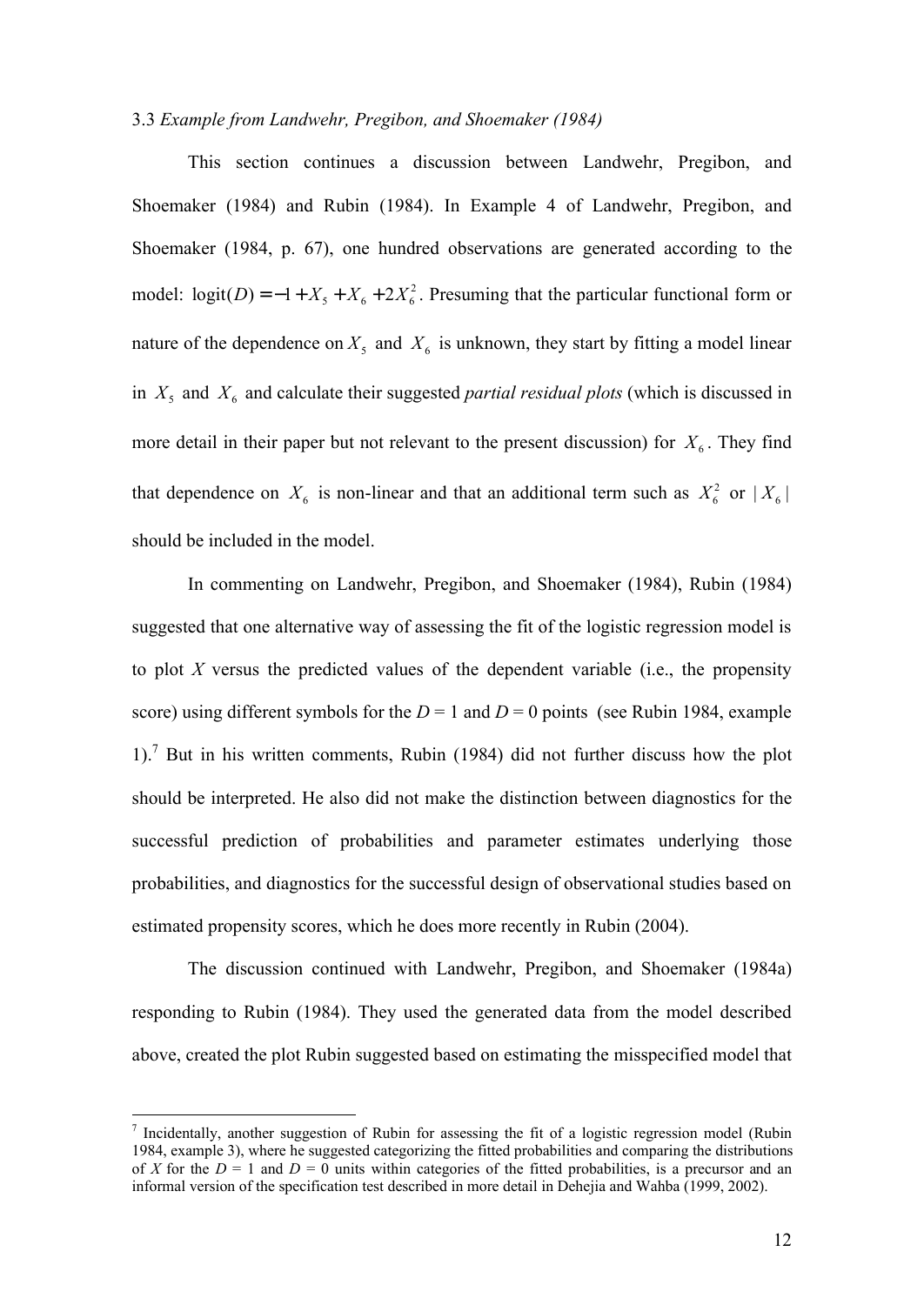is linear in  $X_5$  and  $X_6$  but found that "[this] plot does not reveal to us anything about the inadequate fit of the model nor the need to transform  $X_6$ ." Moreover, they state that the standard test for comparing two regression lines (the conditional distribution of  $X_6$ given the fitted probabilities for  $D = 1$  and  $D = 0$ ) is not significant whereas their partial residual plot clearly demonstrates the basic model inadequacy.

Figure 1 below reproduces Figure 1 from Landwehr, Pregibon, and Shoemaker (1984a). Their focus is on the two regression lines which they highlight are not significantly different.



Figure 1: From Landwehr, Pregibon, and Shoemaker (1984a, Figure 1). The plot is a scatter plot of  $X_6$ against the fitted probabilities. Plotted characters show the values of *D*. The solid diagonal line is the least squares regression of  $X<sub>6</sub>$  on the fitted probabilities for  $D = 0$ , the dashed diagonal line for  $D = 1$ . The meaning of the rectangular window (or vertical slice) is discussed in the text.

However, Rubin's suggestion of plotting *X* versus the fitted probabilities using different symbols for the  $D = 1$  and  $D = 0$  points has a subtle interpretation that was not noted by Landwehr, Pregibon, and Shoemaker (1984a). This interpretation is similar to how binary response plots are interpreted in Cook (1996, Figure 1), Cook (1998, Figure 5.3) and Cook and Weisburg (1999, Figure 22.6).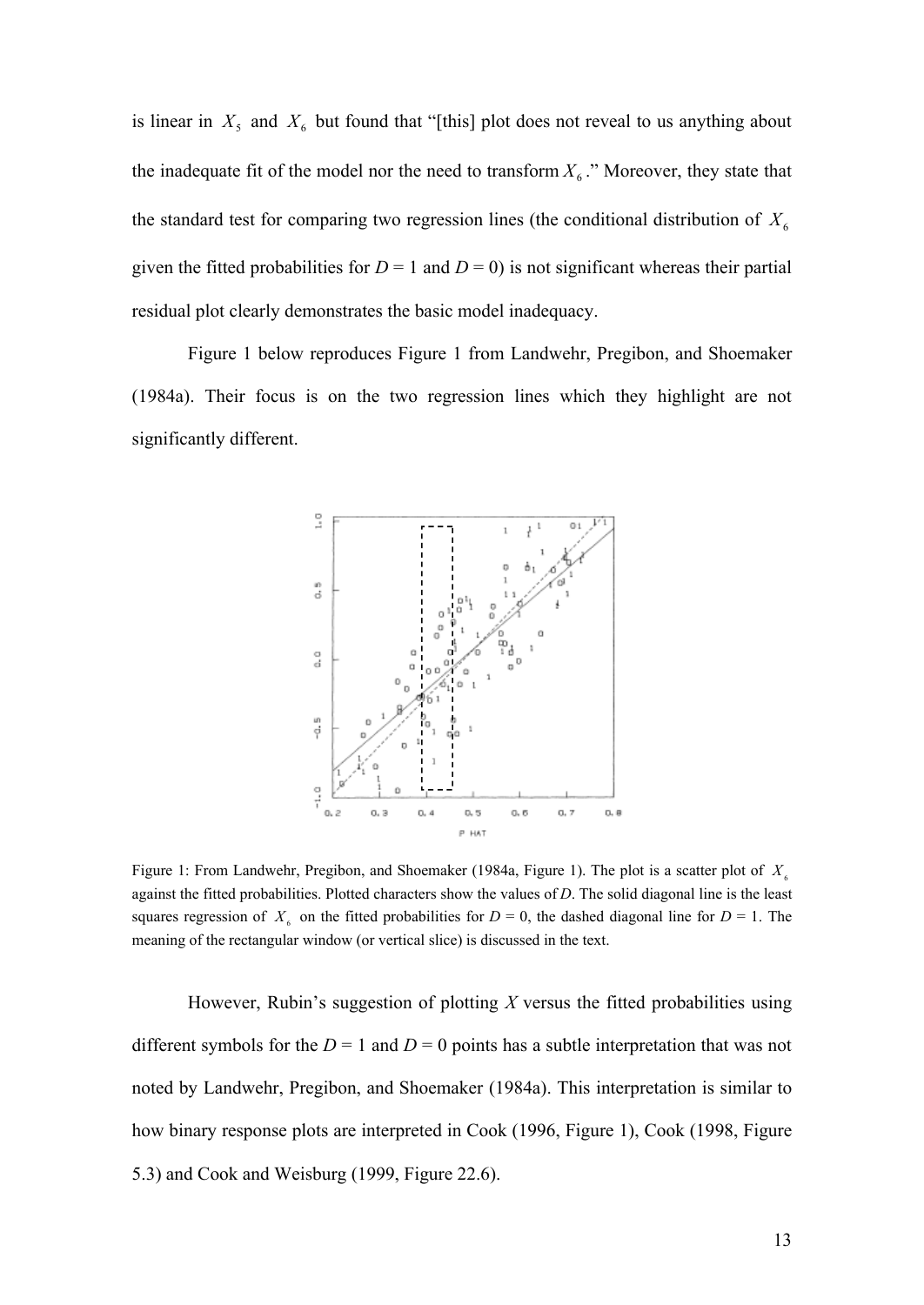Instead of focusing on the two regression lines, imagine viewing Figure 1 as a small rectangular window is moved horizontally across the plot (like the one over the value of PHAT = 0.4). To assess whether  $D \perp X_6$  given the fitted probabilities (i.e., whether there is balance in  $X_6$ ), Cook suggests looking for non-uniform intraslice densities within slices of the fitted probabilities, which effectively holds the fitted probabilities constant. Slices with only one type of symbol are consistent with the conditional independence statement, and so are any slices that have a roughly constant fraction of each type of symbol as one moves from the bottom to the top of the slice. Symbol density does not need to be similar from slice to slice, as long as it is constant within each slice. However, conditional independence (i.e., balance) is violated if in any slice, there is non-random variation in symbol density as one moves from the bottom to the top of the slice.

More formally, following Cook (1996), let the small rectangular window  $\Delta$  for the *j*th predictor be:

$$
\Delta = \{ X \mid a_j \le X_j \le b_j, j = 1, ..., p \}
$$

where  $a_j$  and  $b_j$  are the left and right boundaries of the window. The ratio of the counts in each window can be expressed in terms of the fraction of one symbol in  $\Delta$ :

$$
\frac{\Pr(X \in \Delta, D = 1)}{\Pr(X \in \Delta)} = E(D \mid B \mid X \in \Delta_B)
$$

where  $\Delta_B = \{ B' X | X \in \Delta \}$ . If  $D \perp X | B'X$  then the fraction of each symbol should be roughly constant within each  $\Delta$ . Although one could technically count the ratio of one symbol relative to the total, Cook suggests that "[w]ith a little practice, it seems possible to assess relative symbol density visually without actually counting" (Cook 1996, p. 985).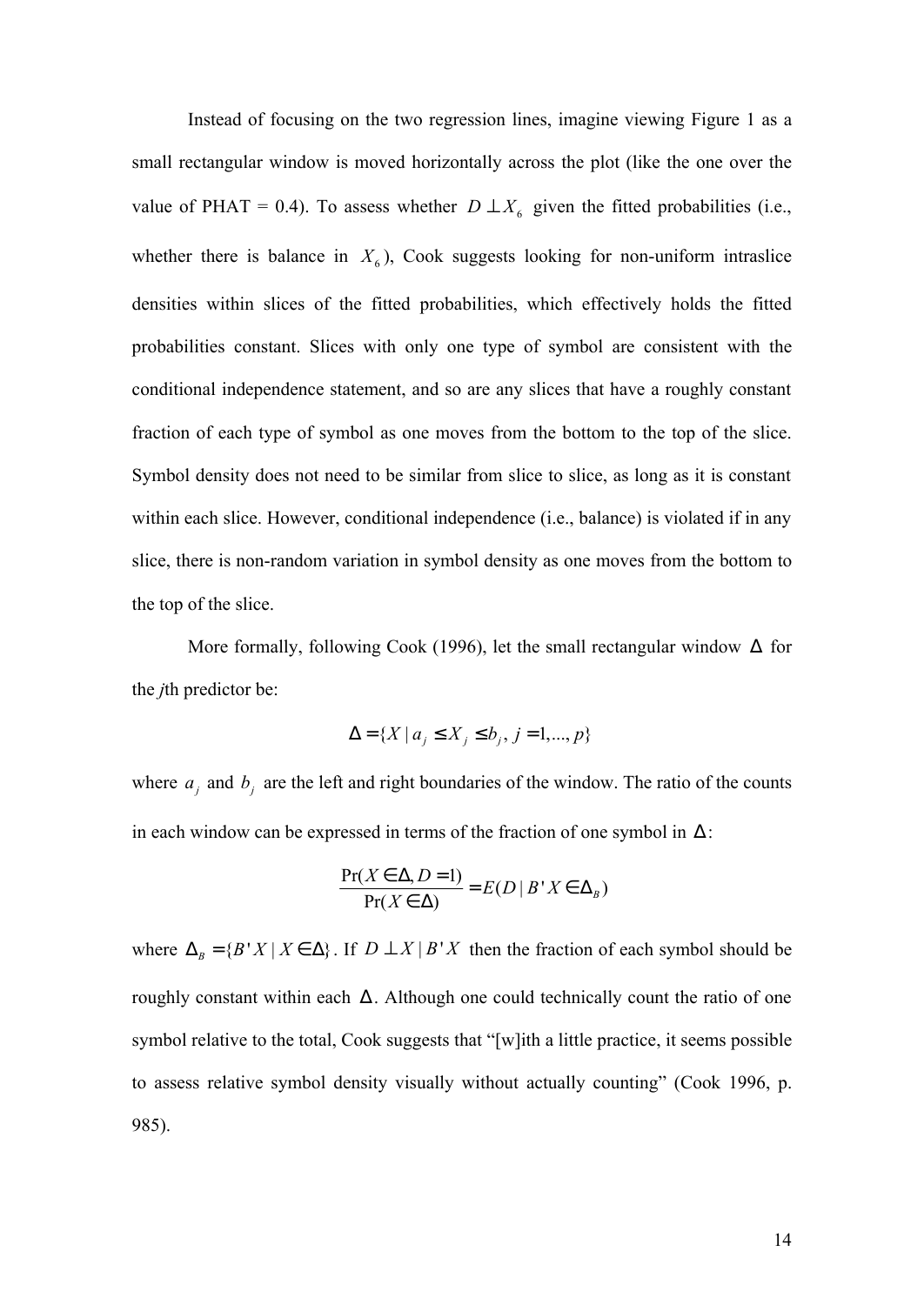The rectangular window depicted in Figure 1 (over the value of  $PHAT = 0.4$ ) shows that within that slice, it is more likely for group '1' to have lower values of  $X_6$ than group '0'. In other words, if we were assessing whether  $D \perp X_6 | p(X)$  for this chosen model specification, it would be possible to conclude that the conditional independence relation is not supported by the data. Contrary to the conclusion reached by Landwehr, Pregibon, and Shoemaker (1984a), by focusing on rectangular windows instead of the two regression lines in Figure 1, it would therefore be possible to conclude that the model specification that is linear in  $X_5$  and  $X_6$  is inappropriate.

For the remainder of this paper, we refer to this plot as the *Rubin-Cook plot*, as Rubin had first suggested it as a possible diagnostic for fitting logistic regression models while Cook's interpretation of such binary response plots is what makes it useful as a propensity score model diagnostic. Recall that the intuitive idea behind propensity score matching is that there are many miniature experiments at each value of the propensity score (see Zhao 2004). In other words, holding the propensity score constant, there should be no relationship between each covariate and the treatment indicator. The graphical diagnostic described in this section essentially puts into practice this intuitive idea.<sup>8</sup>

Although graphical tests like the Rubin-Cook plot that depend on eyeballing the data might be considered subjective and not have the rigorous flavor that statistical tests that involve the use of non-subjective and easy to interpret p-values might have, complements to statistical tests can be useful if they help researchers see different aspects of their data more clearly.

 $\overline{a}$ 

<sup>&</sup>lt;sup>8</sup> From the practical perspective, Rubin-Cook plots can be created by any standard statistical software packages that can create scatter plots. Specialized software like *Arc* that are necessary for regression graphics are not needed in order for the plots to be created.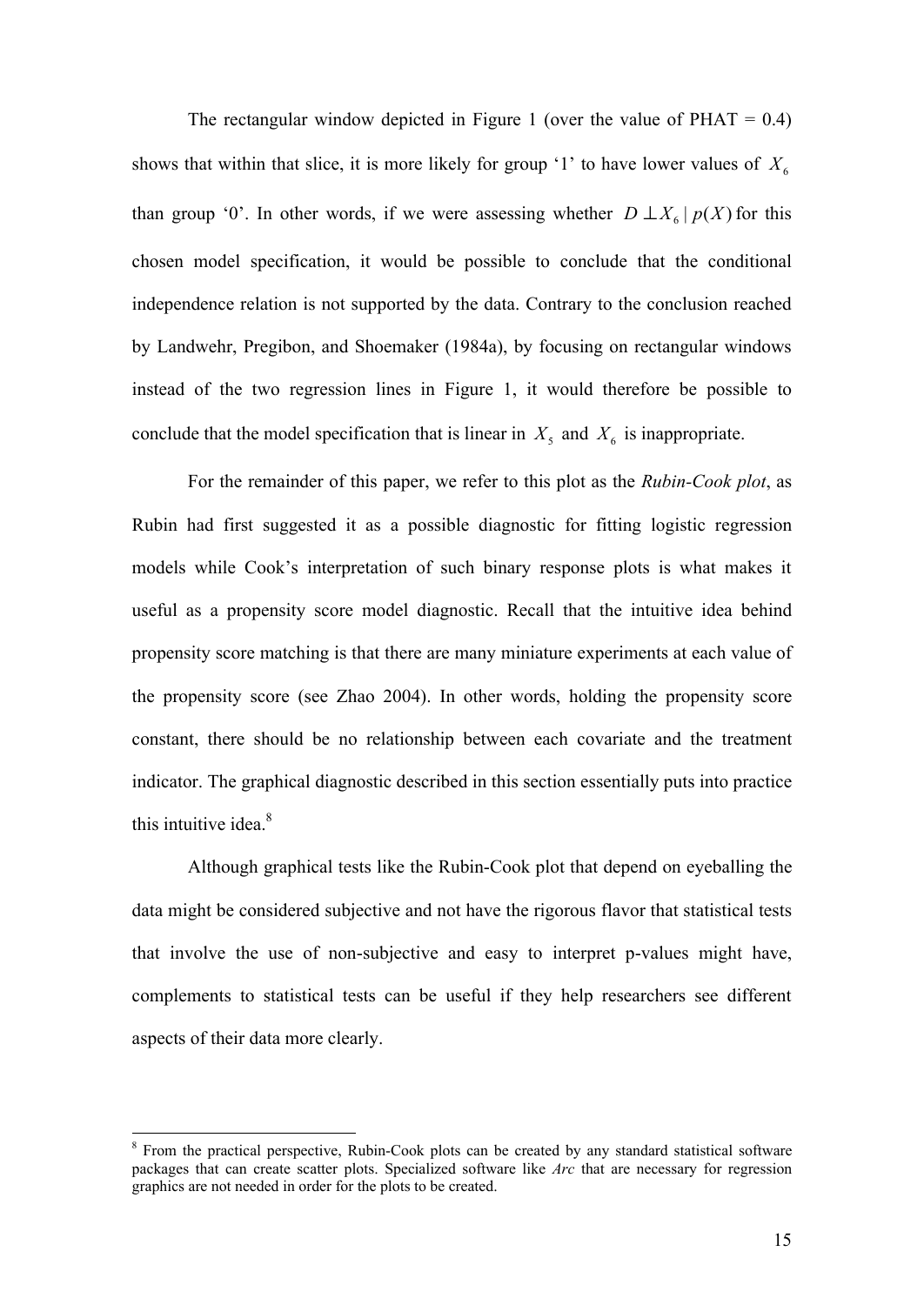### **4. Simulated Data Example**

 $\overline{a}$ 

In this section, we generate 200 observations according to the model:  $logit(D) = -1 + X_1 + X_2 + 3X_1X_2$ , where  $X_1$  and  $X_2$  are drawn from N(0, 1) distributions.<sup>9</sup> As we draw error terms such that they are independent of  $X$ , the generated data set is balanced by construction.<sup>10</sup> We estimate the propensity score using two specifications. In the first specification (S1), we do not correctly model the interaction term in a logistic model and instead specify a model linear in  $X_1$  and  $X_2$ while in the second specification (S2), we correctly include  $X_1, X_2$  and the interaction term  $X_1 X_2$  in our logistic model. The question examined in this section is how well diagnostics for assessing the specification of  $p(X)$  work under S1 and S2. Will a researcher correctly choose S2 over S1 based on diagnostics performed on the estimated propensity score? As the data generated under S1 are unbalanced by construction while the data under S2 are balanced by construction, we can evaluate the ability of "diagnostics for the successful design of observational studies based on estimated propensity scores" to uncover the truth. The issue of which variables to include in *X* is not examined here as it is assumed that the researcher knows that  $X_1$  and  $X_2$  both need

As only monotonic transformations are performed, it therefore follows that

$$
D \perp X \mid \text{logit}(X\mathsf{b}) \quad \text{or} \quad D \perp X \mid p(X)
$$

<sup>&</sup>lt;sup>9</sup> We draw values from  $N(0, 1)$  instead of U(-1, 1) distributions like in Landwehr, Pregibon, and Shoemaker (1984) because matching theory is more developed under the assumption of X having an ellipsoidal distribution (e.g., distributions such as the normal or *t*). For example, Rubin and Thomas (1992b) show that affinely invariant matching methods, such as Mahalanobis metric matching and propensity score matching (if the propensity score is estimated by logistic regression), are equal percent bias reducing if all of the covariates used have ellipsoidal distributions (note that "bias" here refers to mean differences in covariates and not bias in estimated treatment effects). The seed number used in the simulations in *Stata /SE 9.2* is 55623.

<sup>&</sup>lt;sup>10</sup> Generating a balanced data set under the null in order to perform the simulations was done as follows. In the binary choice selection equation, because we assume that the error term in the selection equation is independent of the  $X_s$ , when we use the error term, arbitrary values of and  $X$  to generate  $D$ , it is true that:

*D* ⊥ *X* | *X b*

Therefore by construction, these data sets satisfy the balancing property of propensity scores:  $D \perp X \mid p(X)$ .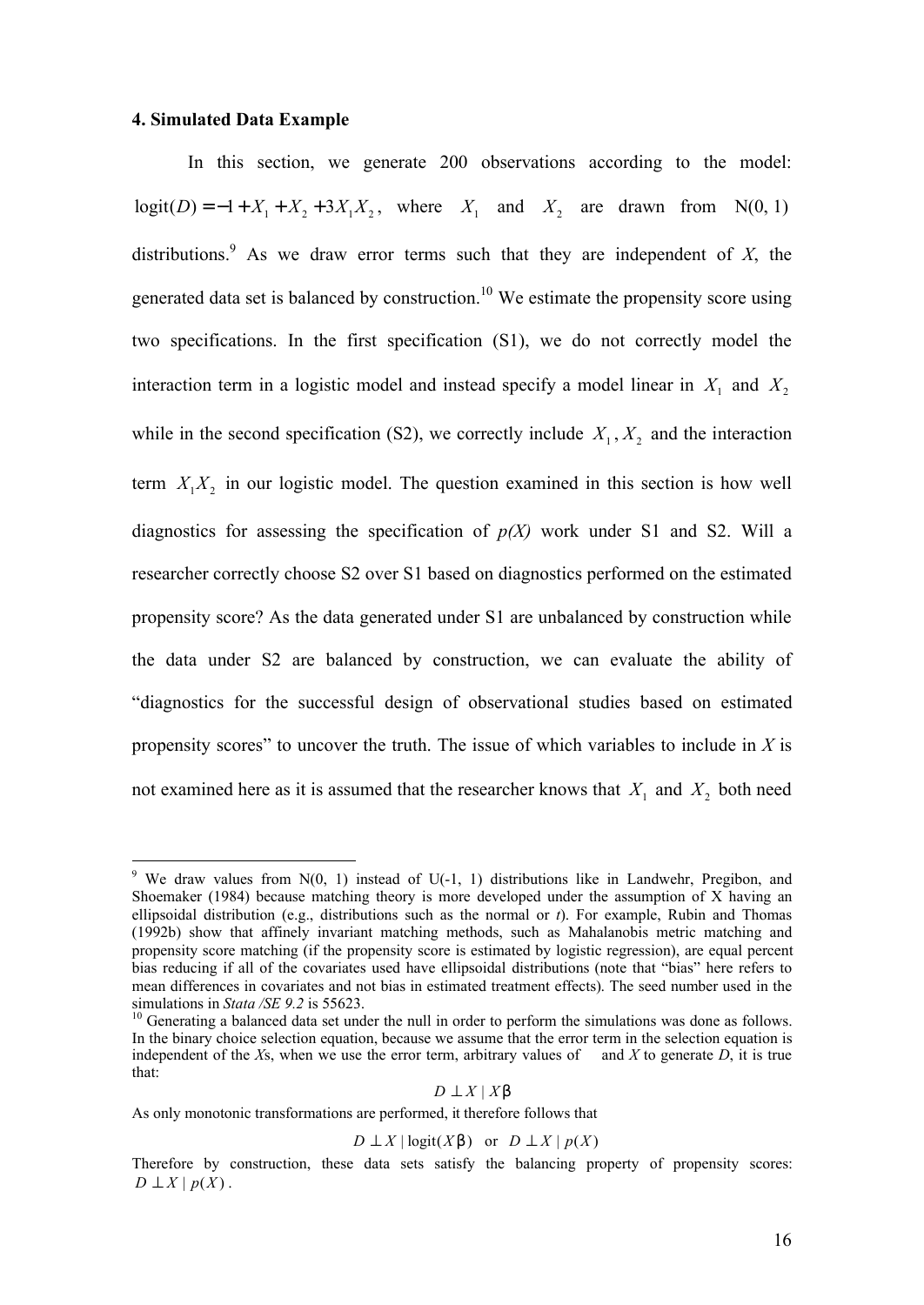to be included in the model in order to fulfil the conditional independence assumption underlying matching estimators, but does not know the functional form they take.

### 4.1 *Rubin-Cook Plots for Simulated Data*

The Rubin-Cook plots for both covariates  $X_1$  and  $X_2$  are constructed in this section. Figure 2 plots the Rubin-Cook plots under the incorrect specification of the propensity score while Figure 3 does the same using the correct specification of the propensity score.

In the top panel of Figure 2, when assessing balance for  $X_1$ , checking for constant symbol density within vertical slices shows that in at least three intervals of the propensity score, there is non-constant symbol density. The findings are similar when checking for balance in  $X_2$  in the bottom panel of Figure 2, where four occasions of non-constant symbol density are highlighted using rectangular windows. As the Rubin-Cook plots in Figure 2 depict that it is not the case that  $X_1 \perp D | p(X)$  and  $X_2 \perp D | p(X)$ , this suggests that S1 is not a useful balancing score. A parallel and equivalent interpretation is that using S1 as the estimated propensity score does not lead to sufficient dimension reduction so it cannot be concluded that information in  $p(X)$  can be used to replace information in *X*. It is also worth noting that if the data set contains many more observations (e.g.,  $n = 10,000$ ), the Rubin-Cook plot can still be used. The only adjustment that needs to be made is to zoom in on smaller regions of the propensity score. For example, each graph in Figure 2 could be replaced by 10 separate graphs plotting the intervals  $p(x) = 0$  to 0.1, 0.1-0.2 etc.

Figure 3 repeats the same exercise for the correct specification of the propensity score. Relative to Figure 2, one immediately obvious finding from the figures is that there is more separation between the  $D = 1$  and  $D = 0$  observations, with more of the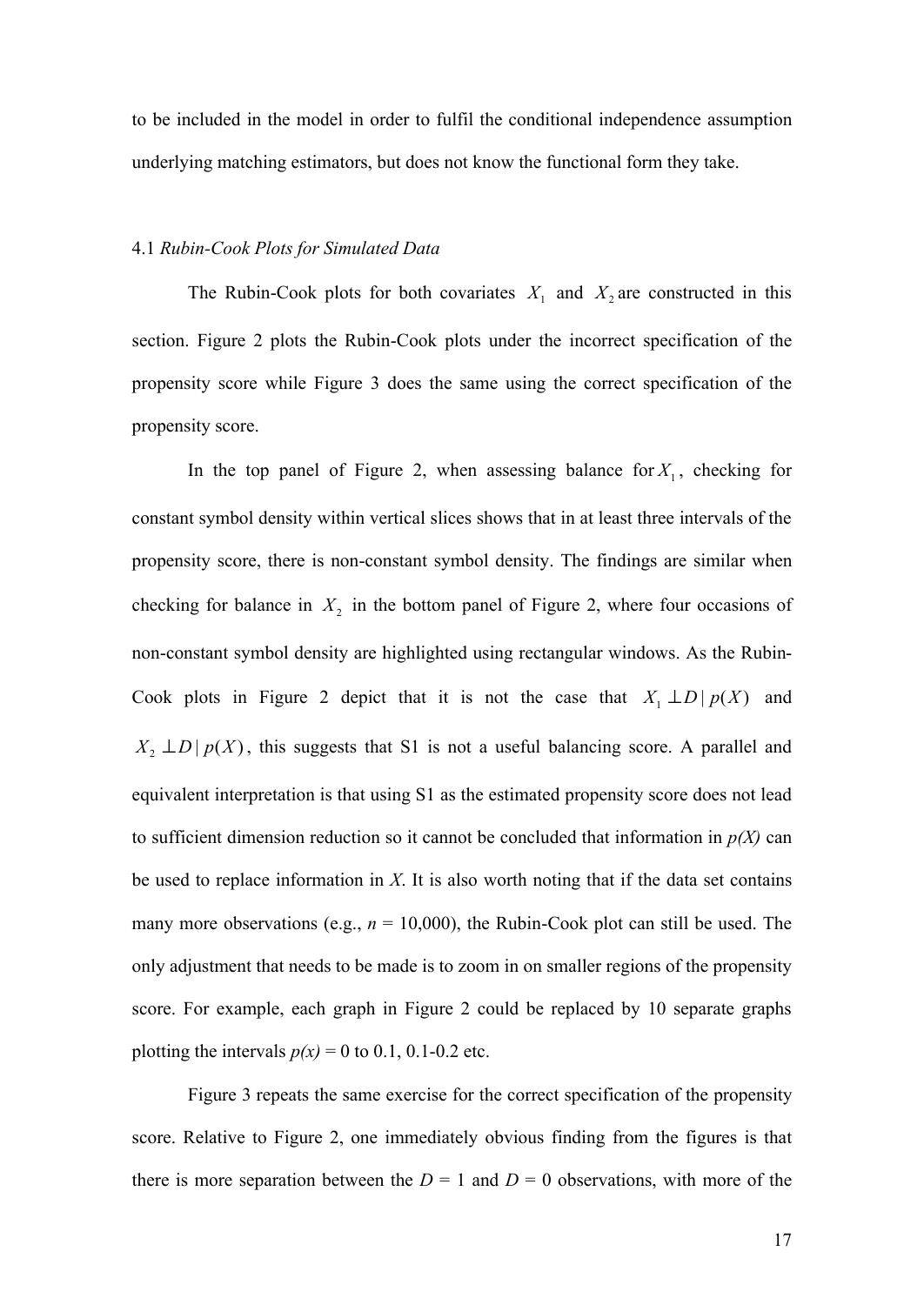former clustered around high values of  $p(X)$  and more of the latter clustered around low values of  $p(X)$ . Recall that each slice where there are only  $D = 1$  or  $D = 0$  observations can be ignored when assessing balance. Assessing balance in Figure 3 therefore involves focusing on rectangular windows that start from approximately  $p(X) = 0.2$  and end with  $p(X) = 0.7$  where there are both  $D = 1$  or  $D = 0$  observations. Compared to Figure 2, it is clear that the symbols are distributed much more randomly within each vertical slice, reflecting the intuition of miniaturized experiments at each value of *p(X).* Compare, for example, the highlighted rectangular windows in Figure 3 with the windows in Figure 2. Based on the Rubin-Cook plot for S2, a researcher would be much more likely to conclude that S2 serves as a useful balancing score.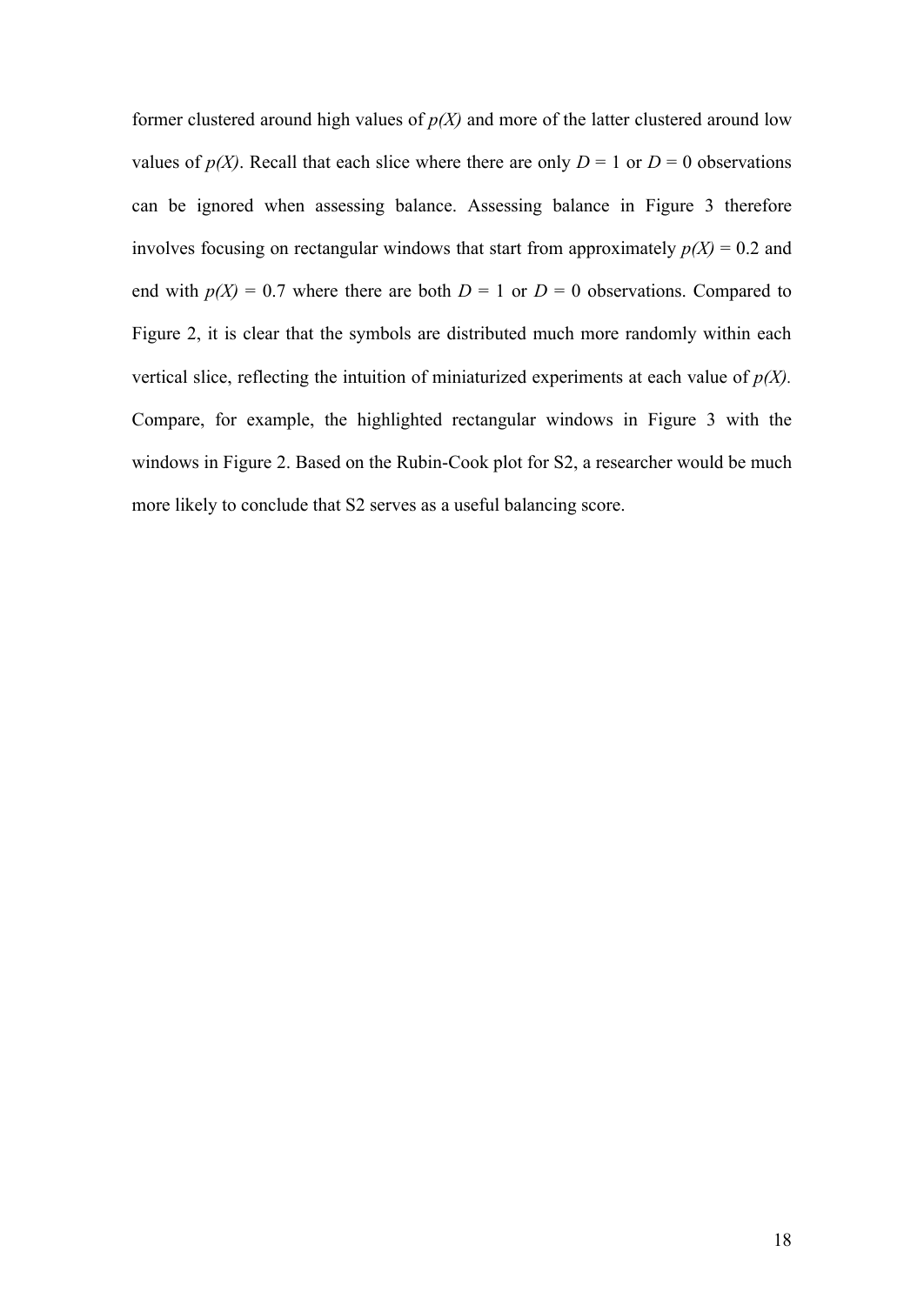

Figure 2: Rubin-Cook Plots for *X<sup>1</sup>* versus the Incorrect Propensity Score (top panel) and *X<sup>2</sup>* versus the Incorrect Propensity Score (bottom panel)

Notes: The '+' symbol denotes treatment group members while the 'o' symbol denotes comparison group members.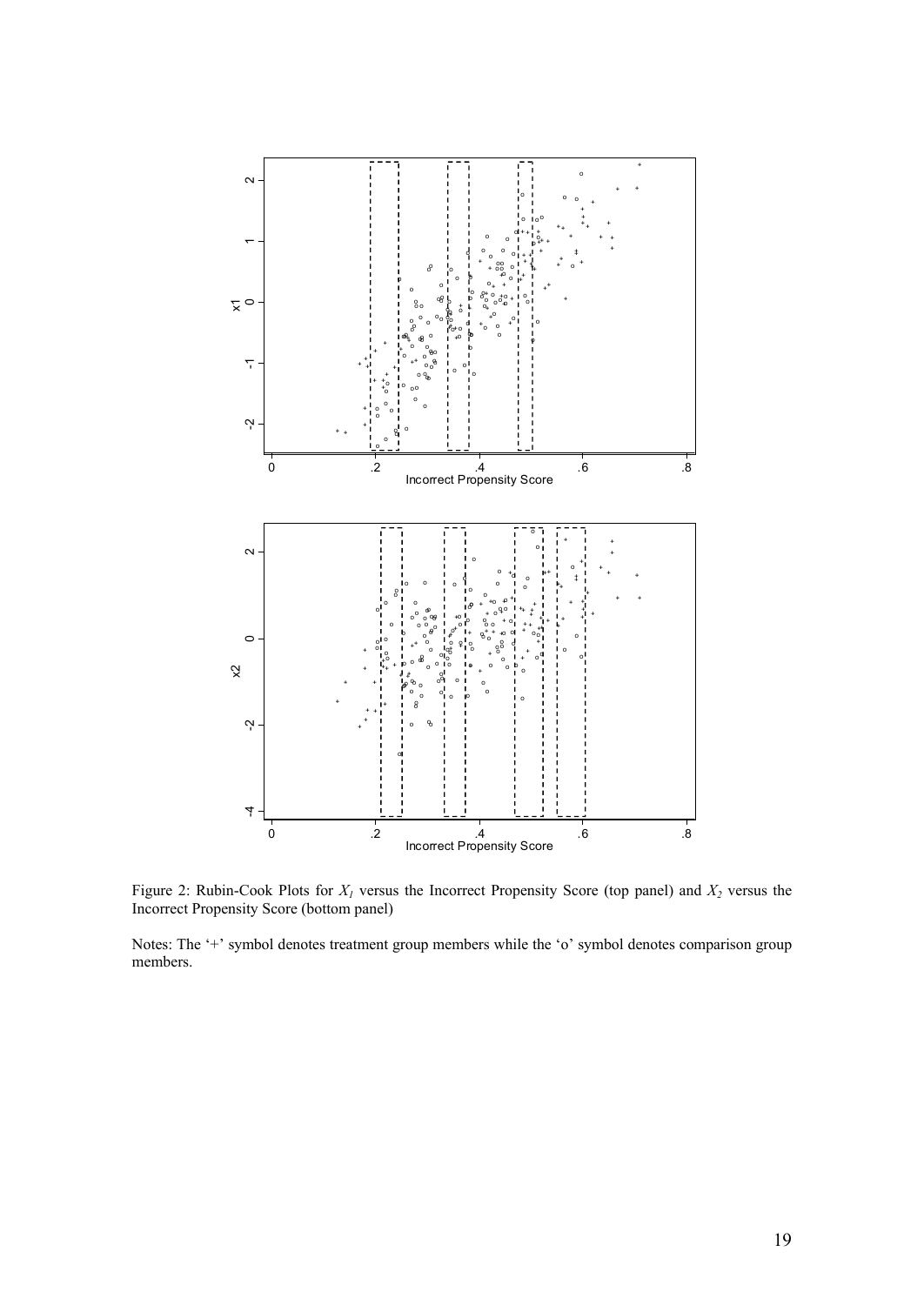

Figure 3: Rubin-Cook Plots for *X<sup>1</sup>* versus the Correct Propensity Score (top panel) and *X2* versus the Correct Propensity Score (bottom panel)

Notes: The '+' symbol denotes treatment group members while the 'o' symbol denotes comparison group members.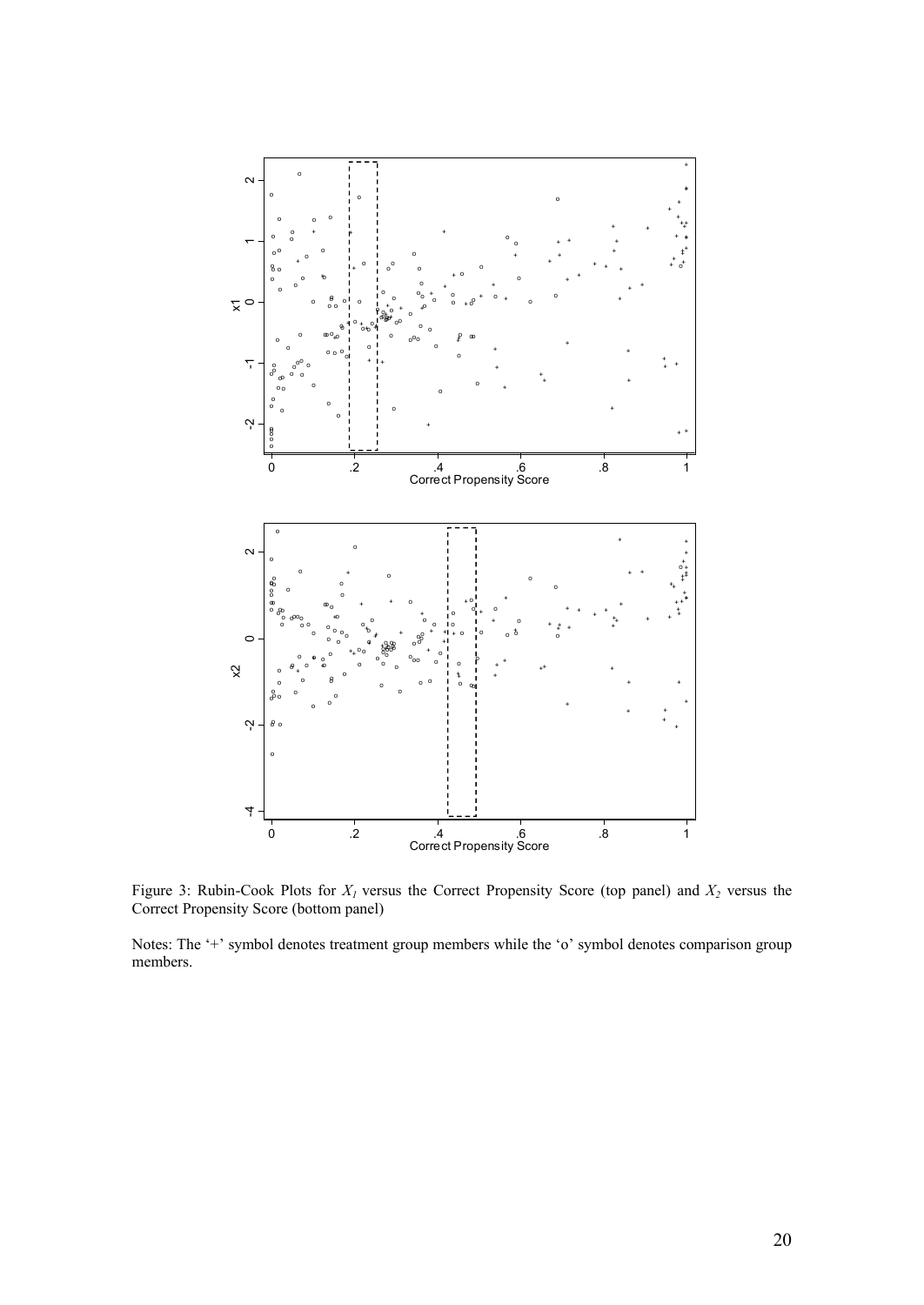#### **5. A Regression Test Interpretation of the Rubin-Cook Plot**

Although Rubin-Cook plots can be informative, their use is rather limited when the number of covariates in *X* is large (as there is one plot per regressor and it is not clear what the implications are if conflicting results for different regressors show up) or when there are categorical variables. For example, in the simulated example in section 4, if  $X_1$  were binary instead of continuous, then a Rubin-Cook plot of  $X_1$  versus  $p(X)$ would have values of  $X_1$  lined up along  $X_1 = 1$  and  $X_1 = 0$ , making any kind of graphical interpretation impossible, even if the points are "jittered" (i.e., introducing controlled amount of noise to plots to prevent overprinting in the same spot). One possible way around this would be to have different Rubin-Cook plots for each value of the categorical variable. For example, in a model with  $X_1$  binary and  $X_2$  continuous, instead of plotting the two graphs of  $X_1$  versus  $p(X)$  and  $X_2$  versus  $p(X)$ , one could plot two graphs of  $X_2$  versus  $p(X)$ , one each for  $X_1 = 1$  and  $X_1 = 0$ . However, if there are many categorical variables in the data set, it is not difficult to see that such an approach can quickly become impractical.

In addition, it is difficult to generalize the results in section 4 from a single simulated data set. Although one might consider performing a Monte Carlo study of Rubin-Cook plots, that would require a method of summarising the information in the plots obtained from the different replications. Unfortunately, it does not appear that there is a simple automated method of summarizing information from the plots. We therefore turn to a regression test interpretation of the "eyeball" test in the Rubin-Cook plot that is more amenable to a Monte Carlo study.

The balancing property of propensity scores contends that when the regression vector *X* is augmented by the propensity score, the  $(s+1)$ -dimensional vector  $(X, p(X))$ can be reduced to  $p(X)$  for the conditioning set. This hypothesis suggests a natural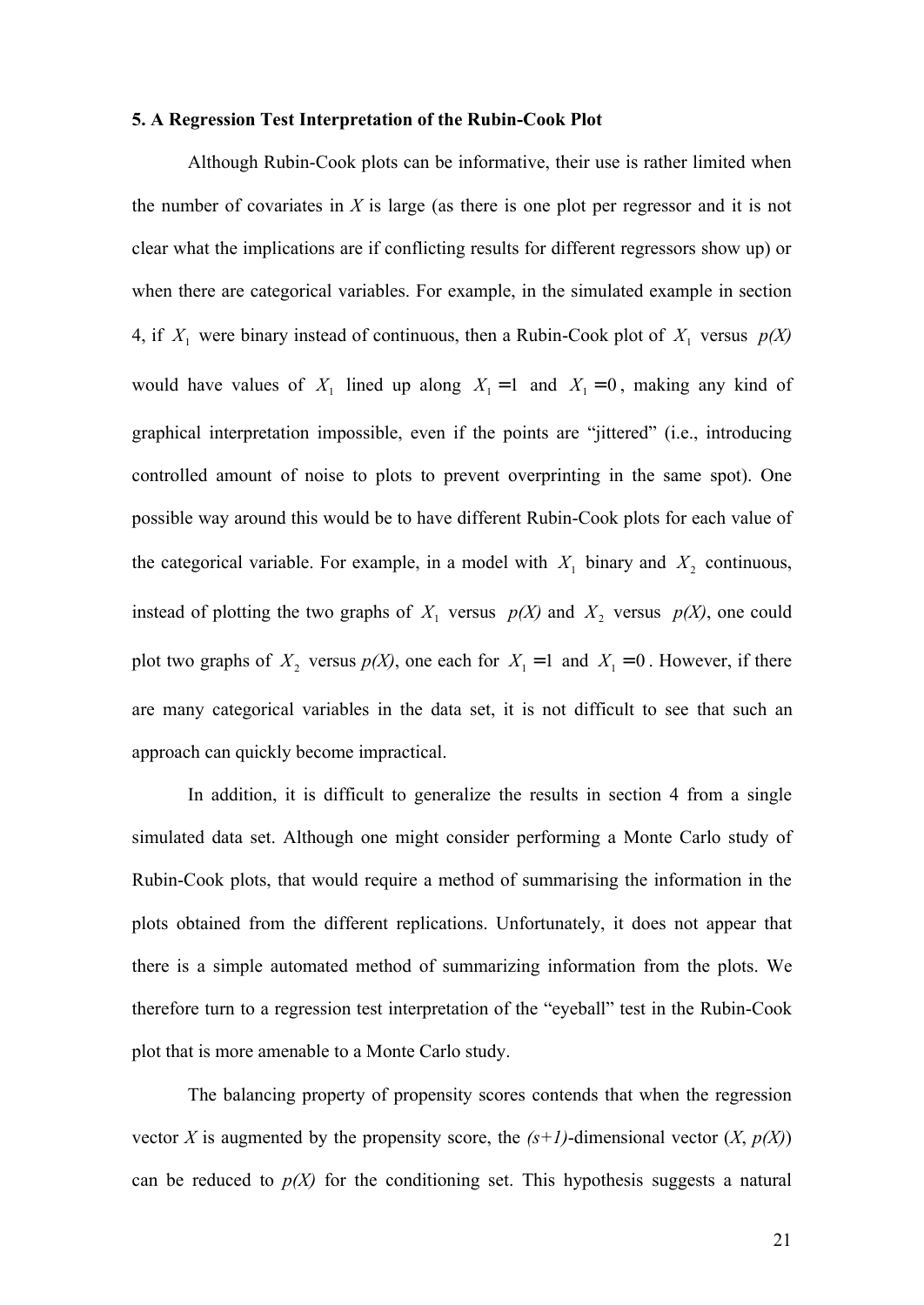localized regression test. After  $p(X)$  is estimated, within local rectangular windows of  $p(X)$ , one can estimate the following regression:

$$
D = a + \sum Xb
$$
 (3)

A permutation version of the standard *F*-test can then be conducted to test that all the *b* coefficients are jointly equal to zero. In other words, under the null that  $p(X)$  is a balancing score, within small rectangular windows of *p(X)*, information from the vector *X* would no longer provide useful information on *D*. This test is a literal multivariate interpretation of the Rubin-Cook plot seen in Figures 2 and 3. The test combines features of both the DW algorithm (in that it requires suitable intervals or windows of  $p(X)$  to be defined) and the regression test described in Smith and Todd (2005b) (who suggest using an F-test in a regression as a test for balance, but in a different way).

Once the results of the permutation version of the *F*-test for each window of *p(X)* have been tabulated, following Pesarin (2001), a non-parametric combination of univariate tests is then performed using Fisher's combining function in order to obtain an omnibus statistic that will allow us to determine if the propensity score serves as a useful balancing score. Fisher's combining function is based on the statistic:

$$
T_F = -2\sum_{i=1}^k \log(1_i)
$$

It is well known in the statistics literature that if the *k* partial test statistics are independent and continuous, then in the null hypothesis  $T_F$  follows a central  $c^2$ distribution with  $2k$  degrees of freedom.<sup>11</sup>

A Monte Carlo simulation is conducted in the next section in order to better understand the statistical properties of the proposed test.

 $\overline{a}$ 

 $11$  A good illustrative example involving propensity score strata and non-parametric combination is given in section 12.7 of Pesarin (2001).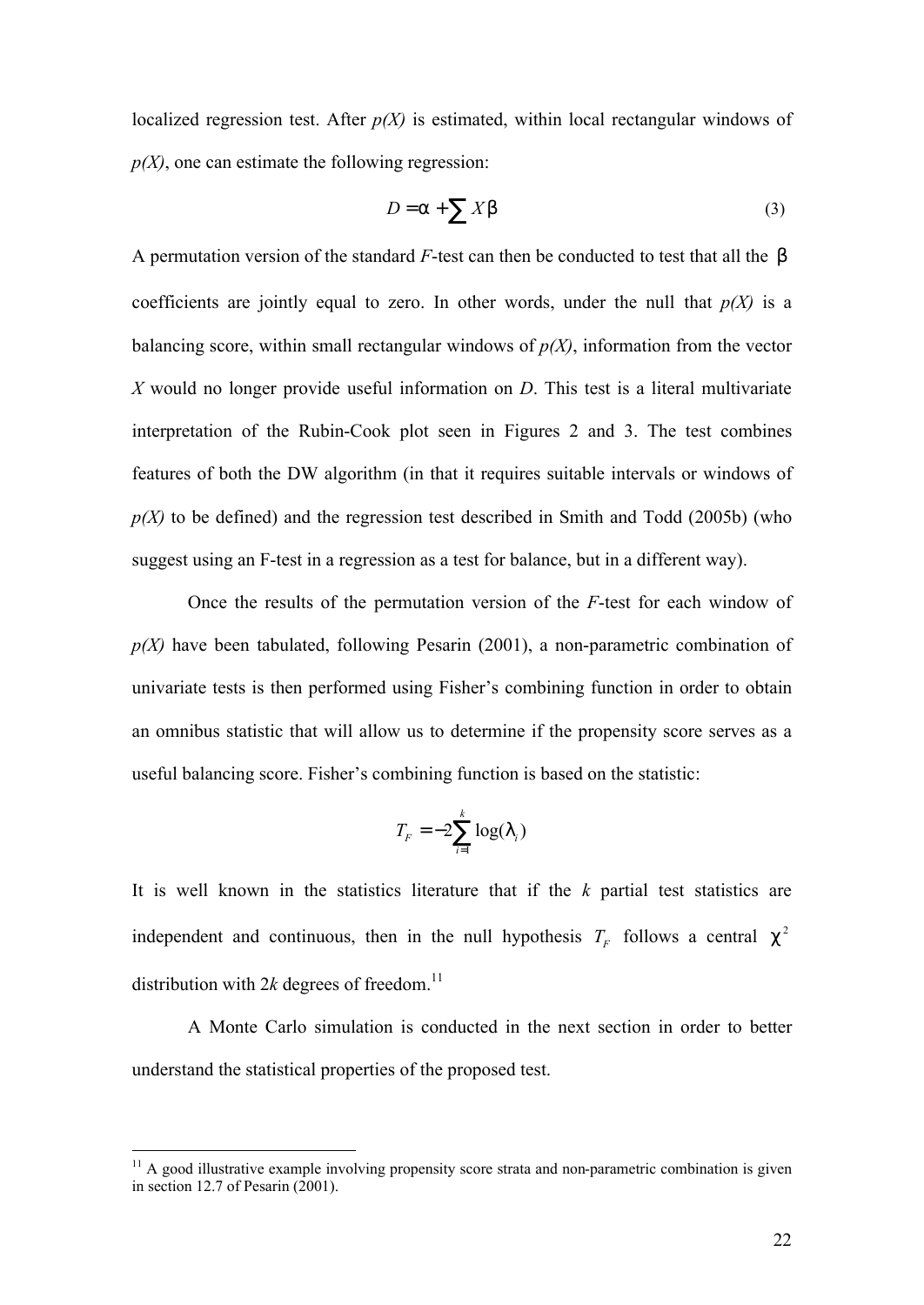### 5.1 *Monte Carlo Simulation*

The Monte Carlo simulations in this section are based on the NSW-PSID data used in Dehejia and Wahba (1999, 2002) and many other papers in the labor economics literature. In particular, we examine the size of the test and if the power of the proposed balancing tests increases as the degree of misspecification of the propensity score systematically increases. For the power simulations, in our data generating process (DGP), we generate the true propensity score using a heterogeneous probit model. Assume the true DGP for treatment assignment is:

$$
D = 1\{-4.5001 + 0.1931\text{age} - 0.0036\text{age}^2 + 0.4188\text{educ} - 0.0239\text{educ}^2 + 0.1152\text{nodegree}
$$
  
- 0.9599married + 0.6594black + 1.084high - 0.00005re74 - 0.00009re75  
- 0.00000000116re74<sup>2</sup> - 0.0000000000281re75<sup>2</sup> + 1.228black\*U74+ u > 0}

where *u* is independent of the covariates and has a standard normal distribution (i.e., the true model is a probit). Similarly, assume the true DGP for the outcome variable is given by:

 $Y = -2872.058 + 1000D + 106.30$ age - 2.62age<sup>2</sup> + 586.52educ + 629.18nodegree + 975.46married - 518.28black + 2248.67hisp + 0.2757RE74 + 0.5659RE75 + *e*

where *e* is N(0, 1000). The coefficients for these equations are based on the actual coefficients from the NSW-PSID data set, using the originally assigned treatment group values and earnings in 1978 (*RE78*) as the outcome. The true treatment effect is set at \$1,000.

The heteroskedastic probit model generalizes the standard probit model by assuming that the variance of the error term is no longer fixed at one but allowed to vary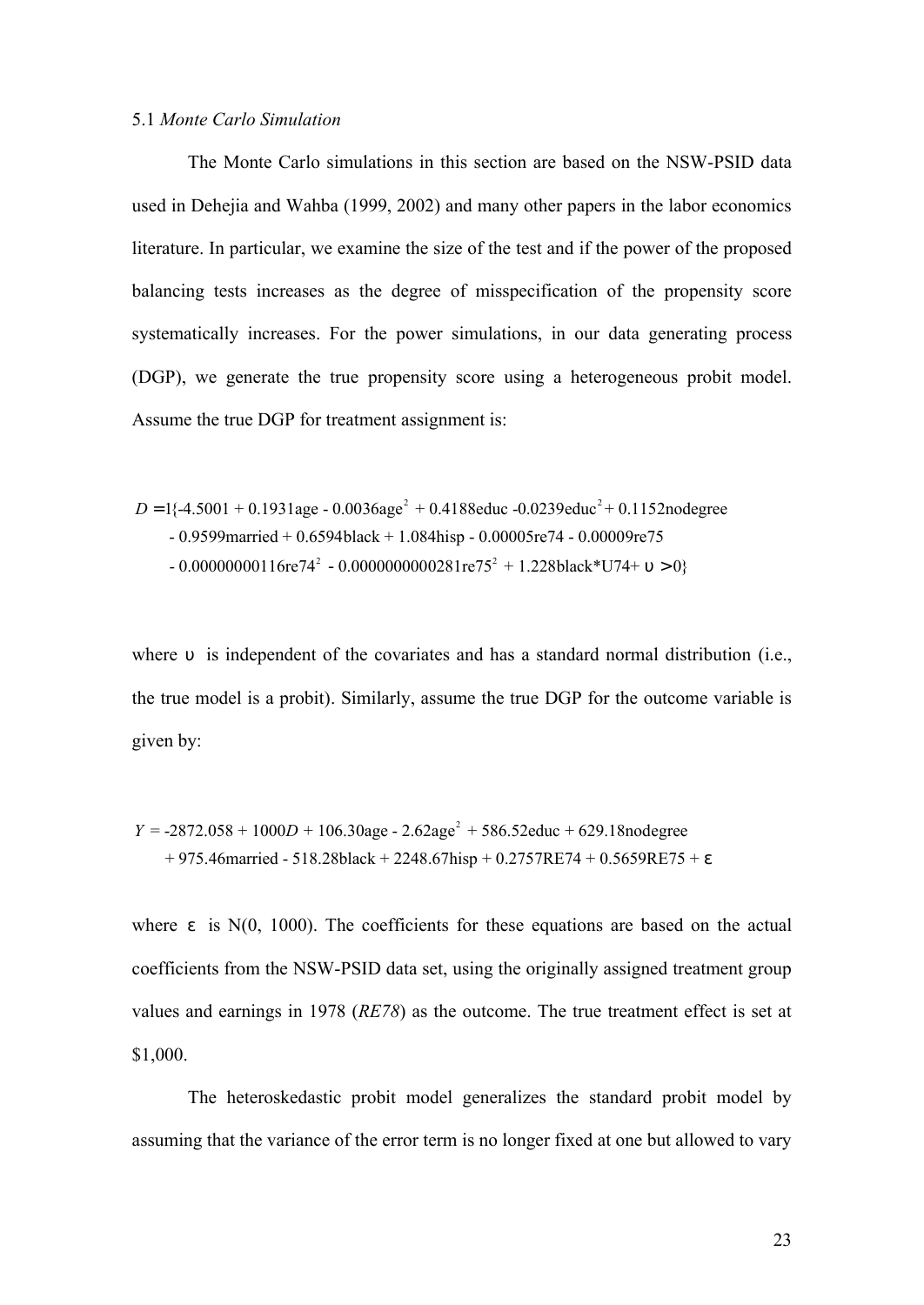as a function of the independent variables. Following Harvey (1976), assume that the variance of *u* has a multiplicative functional form

$$
Var(u) = s2 = exp( zg )2
$$

where *z* is a vector of covariates that define groups with different error variances in the underlying latent variable, and *g* is a vector of parameters to be estimated. This is a convenient functional form because if all the elements of *g* are equal to zero, then  $e^0$  = 1 and the heteroskedastic probit model is reduced to a standard probit model.

Seven different DGPs are used to determine how results of balance and imbalance in covariates from permutation tests relate to bias in the estimated average treatment effect on the treated (ATT). In particular, suppose that:

$$
zg = c[0.1931age - 0.0036age2 + 0.4188educ -0.0239educ2 + 0.1152nodegree - 0.9599married+ 0.6594black + 1.084hisp - 0.00005re74 - 0.00009re75 - 0.00000000116re742- 0.00000000000281re752 + 1.228black*U74]
$$

and that we use values of  $c = \{0, 0, 1, 0.2, 0.5, 1, 2, 4\}$ .

Define Specification 1 as the case where the correct index function is used but the incorrect link function is used (logistic instead of probit). Figure B.1 in Appendix B shows how heteroskedasticity can lead to substantial misspecification in the estimated propensity score. Based on a single simulation, the figures in the left panel of Figure B.1 compares the densities of the true propensity score versus the estimated propensity score, while the figures in the right panel of Figure B.1 show in an alternative way the extent in which the propensity score is estimated incorrectly (they should be on a 45 degree line if the estimated propensity score equals the true propensity score). Note that when  $c = 0$ , the model is a standard probit model. As the graphs for the standard probit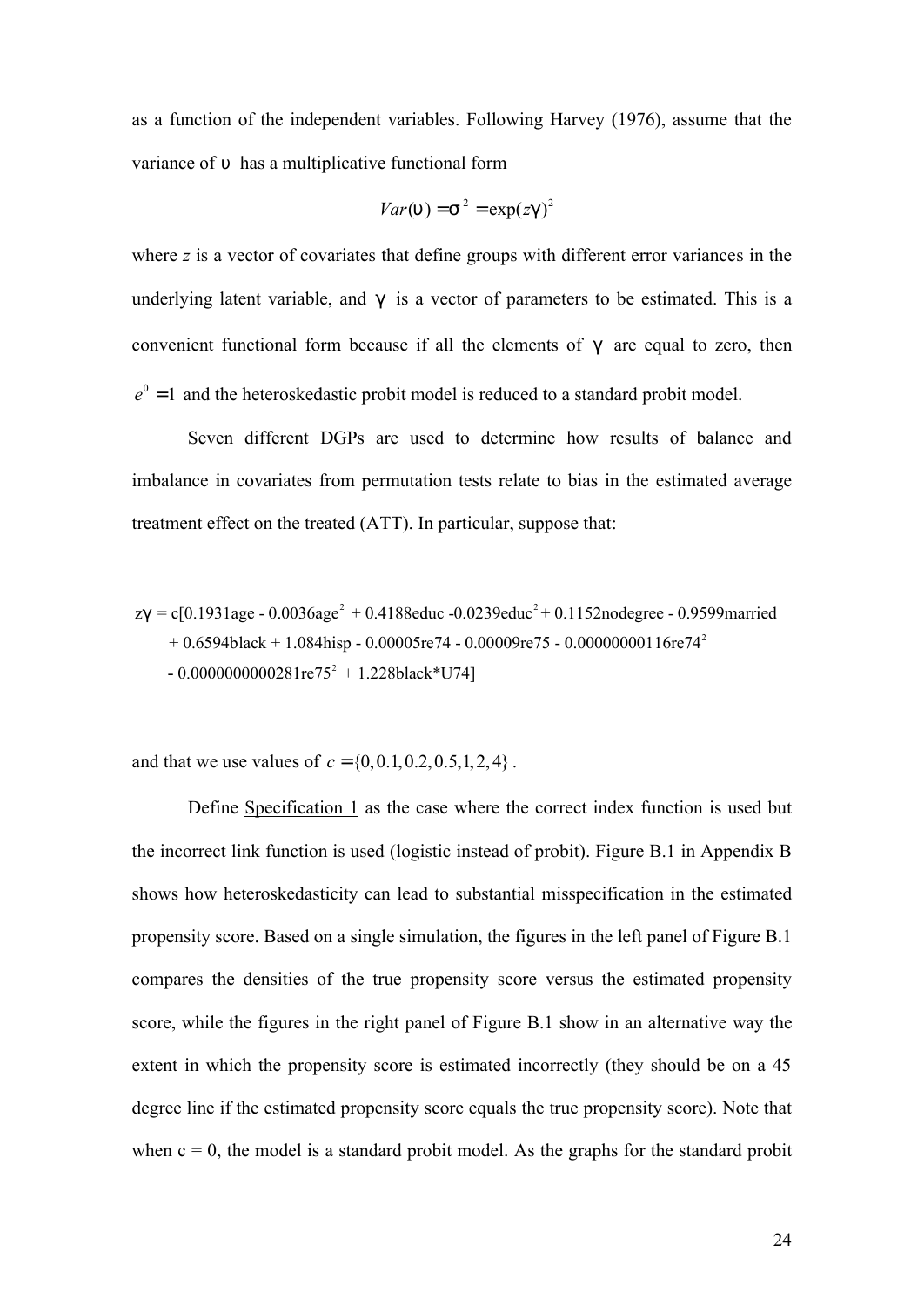and standard logistic models are rather similar, the extent to which the graph with  $c = 0$ is different from the graphs when  $c \neq 0$  can be used as an indication of the severity of model misspecification. The simulations under specification 1 involve generating the data assuming that the true DGP is a heterogeneous probit model (while varying a parameter that captures the degree of heterogeneity) but estimating the propensity score using a logistic model.

In order to reflect choices that a researcher might make in estimating the propensity score using the same data, four additional scenarios are considered in addition to the case where the correct index function but incorrect link function is used. Scenarios 2 to 5 differ in the index function used and are defined below. In all cases, the (incorrect) logistic link function is used.

Specification 2: Omit the squared terms  $age^2$ ,  $educ^2$ ,  $re74^2$ , and  $re75^2$ .

Specification 3: Omit the race variables *black*, *hisp*, and *black\*U74*.

 $\overline{a}$ 

Specification 4: Omit terms involving  $re74$  in the index function but overspecify the model using higher order terms and interactions for the other variables.<sup>12</sup>

Specification 5: Over-specify the model using higher order terms and interactions.<sup>13</sup>

Specification 2 is the case when the propensity score is under-specified. Specification 3 reflects the case when there are omitted variables. Specification 4 likewise is an omitted variables case, but it adopts a suggestion put forth by Millimet and Tchernis (2007) and over-specifies the propensity score. Finally, specification 5

<sup>&</sup>lt;sup>12</sup> The variables in the index function are: age age<sup>2</sup> age<sup>3</sup> educ educ<sup>2</sup> educ<sup>3</sup> married nodegree black hisp re75 re75<sup>2</sup> married\*U75 nodegree\*U75 black\*U75 hisp\*U75 age\*educ age\*married age\*re75 educ\*re75. <sup>13</sup> The variables in the index function are: *age age<sup>2</sup>* age<sup>3</sup> educ educ<sup>2</sup> educ<sup>3</sup> married nodegree black hisp *re74 re74<sup>2</sup> re75 re75<sup>2</sup> married\*U74 nodegree\*U74 black\*U74 hisp\*U74 married\*U75 nodegree\*U75 black\*U75 hisp\*U75 age\*educ age\*married age\*re74 educ\*re74 age\*re75 educ\*re75*.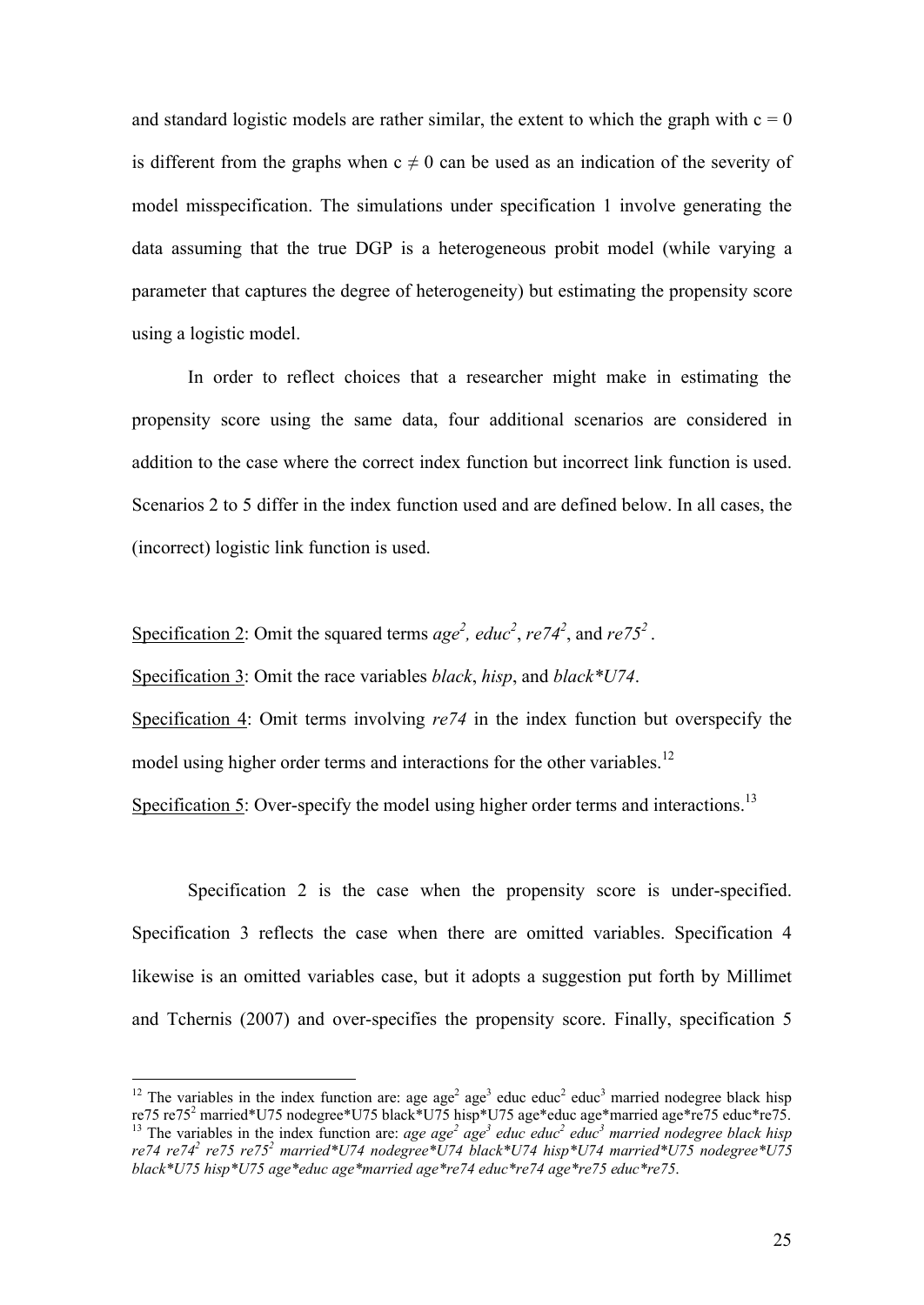includes the set of variables that fulfills the CIA and like scenario 3 over-specifies the propensity score.

The regression test in equation (3) requires the definition of suitable windows or propensity score strata so that localized regressions can be run. The implementation of the test in this paper uses a variation of the method described in the appendix of Dehejia and Wahba (2002) to choose the 'optimal' number of intervals. First, the sample is split into *k* equally spaced intervals of the propensity score. Next, using a standard *t*-test, a test is conducted at the Bonferroni adjusted level (*a* / *k*) that the mean values of  $p(X)$  for the treated and comparison units do not differ. If the test fails, the sample is split in half and the test is repeated again. The 'optimal' number of intervals is found when the values of *p(X)* for the treated and comparison units do not differ in all intervals. After experimenting with the choice of the number of initial intervals to use, we decided to use  $k = 5$  as our initial starting point. Larger choices of  $k$  (e.g.,  $k = 20$ ) led to similar results but also tended to produce very sparse regions of the propensity score where an *F*-test would arguably have little power. For the permutation versions of the *F*-tests conducted within each interval of the propensity score, 1,000 random permutations were used.<sup>14</sup>

## 5.2 *Monte Carlo Simulation Results*

 $\overline{a}$ 

The results of the Monte Carlo simulations are given in Tables 1 to 3. The estimated ATT is obtained by taking the mean difference  $(Y | D = 1) - (Y | D = 0)$ averaged over 500 replications. The bias is then defined as 1,000 (the true treatment

<sup>&</sup>lt;sup>14</sup> Although a permutation version of the *t*-test can be used to choose the optimal number of intervals, in practice, we found that it made little difference here in the overall results. The standard *t*-test here is used as it lowers the run time for the simulations considerably. However, permutation versions of the *F*-test are essential for applying the non-parametric combination approach described in section 5.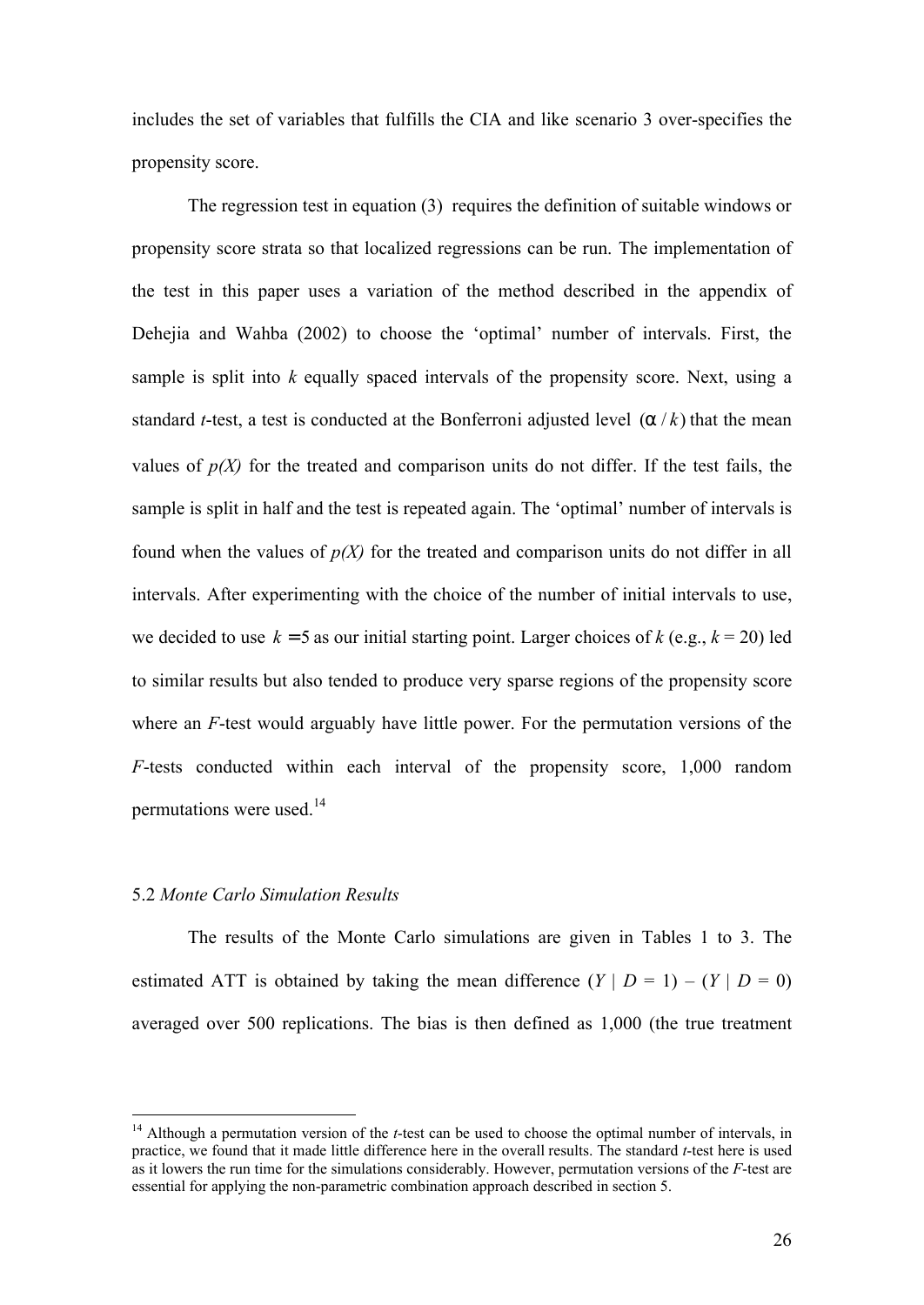effect) minus the estimated ATT. In addition to bias, estimates of the root mean square error (RMSE) – the square root of the squared bias – are also presented.

Table 1 reports the simulation results of how often the non-parametric combination test approach rejects the null. The size of the test is reported in the first row in Table 1. The test sizes appear to be very reasonable especially when the CIA is fulfilled (specifications 1 and 5).

As far as power is concerned, in all five specifications considered, it is clear that as the degree of heteroskedasticity increases (i.e., as c increases), the test has higher power to detect the misspecification in the link function. However, as highlighted by Smith and Todd (2005a), balancing tests do not provide any guidance regarding which variables to include in the propensity score model. This point is illustrated in Table 1, where it is shown that the test has little or no ability to detect the omission of variables that are required to satisfy the CIA (specifications 2 to 4). In other words, positive results from this test (or any other balancing test for that matter) should not be used to support the case the CIA is fulfilled. However, in the case when the CIA is plausible (specifications 1 and 5), the proposed test can be useful in detecting misspecified link functions.

Table 1: Rejection Rate Based on Omnibus Statistic Obtained Through Non-Parametric Combination

|                                                 | Empirical specification |          |          |          |         |
|-------------------------------------------------|-------------------------|----------|----------|----------|---------|
|                                                 |                         | 2        |          | 4        |         |
|                                                 |                         |          |          |          |         |
| Logistic true $p(X)$                            | $3.8\%$                 | 11.8%    | $9.0\%$  | $0.6\%$  | $2.4\%$ |
| Heterogeneous probit true $p(X)$ with $c = 0$   | 1.8%                    | $25.0\%$ | $11.2\%$ | $1.4\%$  | 2.8%    |
| Heterogeneous probit true $p(X)$ with $c = 0.1$ | $6.8\%$                 | $31.2\%$ | $5.4\%$  | $2.2\%$  | $0.8\%$ |
| Heterogeneous probit true $p(X)$ with $c = 0.2$ | 18.8%                   | 54.4%    | 8.6%     | $4.8\%$  | $4.8\%$ |
| Heterogeneous probit true $p(X)$ with $c = 0.5$ | 83.2%                   | 87.8%    | 47.2%    | $35.2\%$ | 25.2%   |
| Heterogeneous probit true $p(X)$ with $c = 1$   | 99.0%                   | $100\%$  | $92.0\%$ | 88.0%    | 85.0%   |
| Heterogeneous probit true $p(X)$ with $c = 2$   | $100\%$                 | 99.8%    | 99.6%    | 99.6%    | 98.2%   |
| Heterogeneous probit true $p(X)$ with $c = 4$   | 99.8%                   | 100%     | 100%     | $100\%$  | 99.8%   |

Notes: In scenarios 1 and 5, the CIA is fulfilled. In scenarios 2, 3, and 4, the CIA is not fulfilled due to omitted variables. See the text for details of the specifications used. The propensity score is estimated in scenarios 1 to 5 using a logistic model.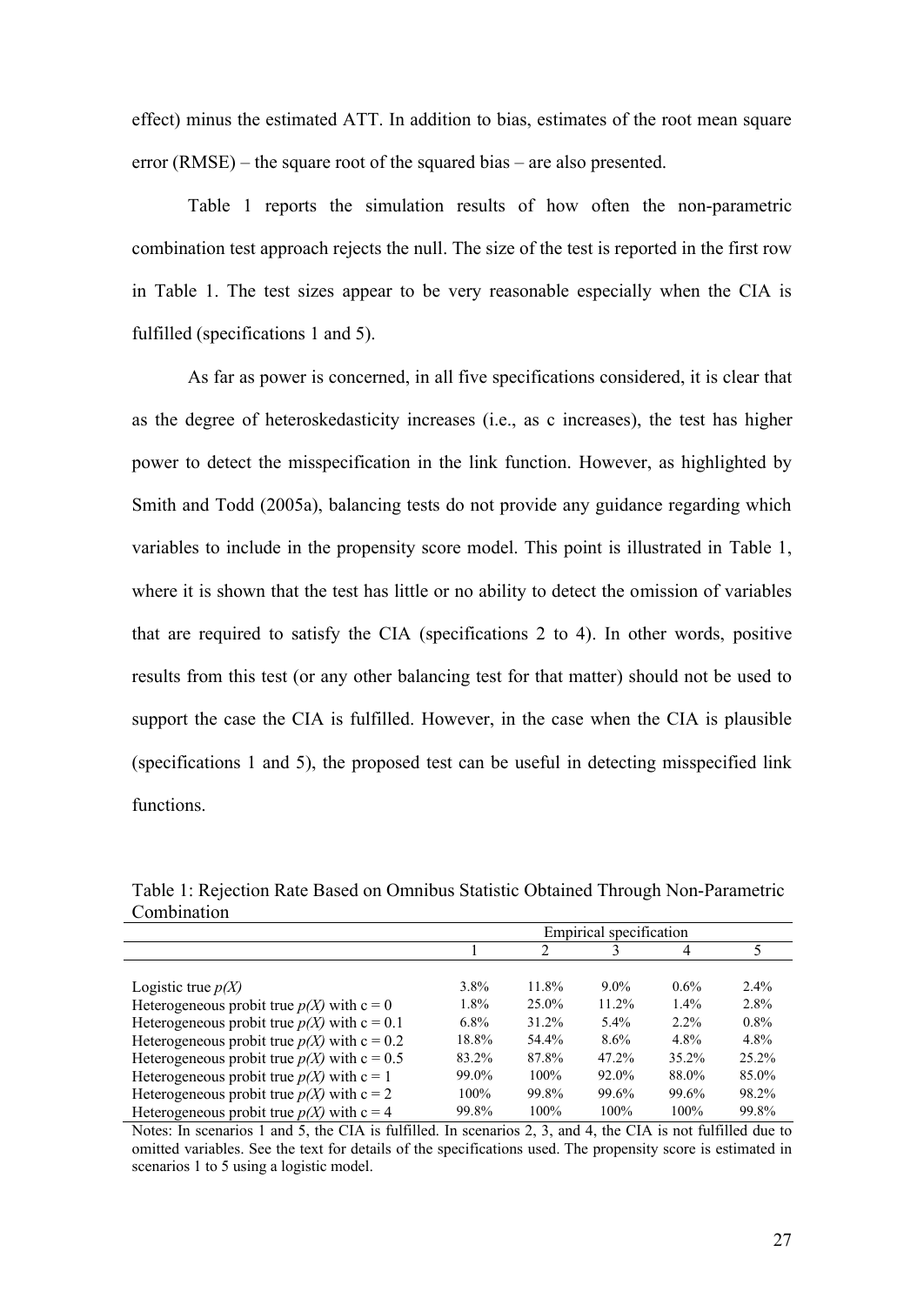Many papers that employ propensity score matching estimators in the literature do not conduct any balancing tests and simply rely on an ad hoc specification of the propensity score. Often, either a logistic or probit link function is used, and the index function used is typically linear, with some higher order and interaction terms possibly included. In the next two tables, we report the bias and RMSE in 35 possible scenarios – these involve combinations of what the true link function is (7 possibilities) and possible specification index functions that a researcher might use (5 possibilities).

Table 2 reports the simulation results when Kernel matching (using the Gaussian kernel) and a bandwidth of  $0.06$  is used to obtain estimates of the ATT.<sup>15</sup> Table 3 reports the simulation results when propensity score stratification is done, using the same strata that the proposed test uses to conduct its specification check.<sup>16</sup> All tests in the simulations are conducted over the region of common support.

As is evident from Tables 1 and 2, when no balancing tests are used, bias and RMSE can be high and is highly dependent on what "world" (i.e., combination of link function and index function) one is actually in and the type of matching algorithm used. For example, suppose the true link function is a heterogeneous probit with  $c = 1$ , but the researcher incorrectly uses a logistic link and omits the race variables. Under kernel matching, the bias is -474.5, whereas with propensity score stratification, it is -138.7.<sup>17</sup> Combining the results of the specification test from Table 1, we see that the use of a balancing test in this case helps to restrict one to scenarios involving  $0 \le c \le 0.2$  which would help limit wide variability and higher bias in the estimated ATT.

 $\overline{a}$ 

<sup>&</sup>lt;sup>15</sup> This uses the *psmatch2.ado* Stata program written by Edwin Leuven and Barbara Sianesi.

<sup>16</sup> This uses the *pscore.ado* and *atts.ado* Stata programs written by Sasha Becker and Andrea Ichino.

<sup>&</sup>lt;sup>17</sup> Under this DGP, it appears that stratification leads to lower bias and RMSE. But this does not imply that stratification is generally superior to kernel matching in all contexts. For example, we have not experimented with varying the bandwidth or using cross-validation to find an 'optimal' bandwidth to use. In addition, Frölich (2004) has highlighted that kernel matching can outperform nearest neighbor matching in many circumstances.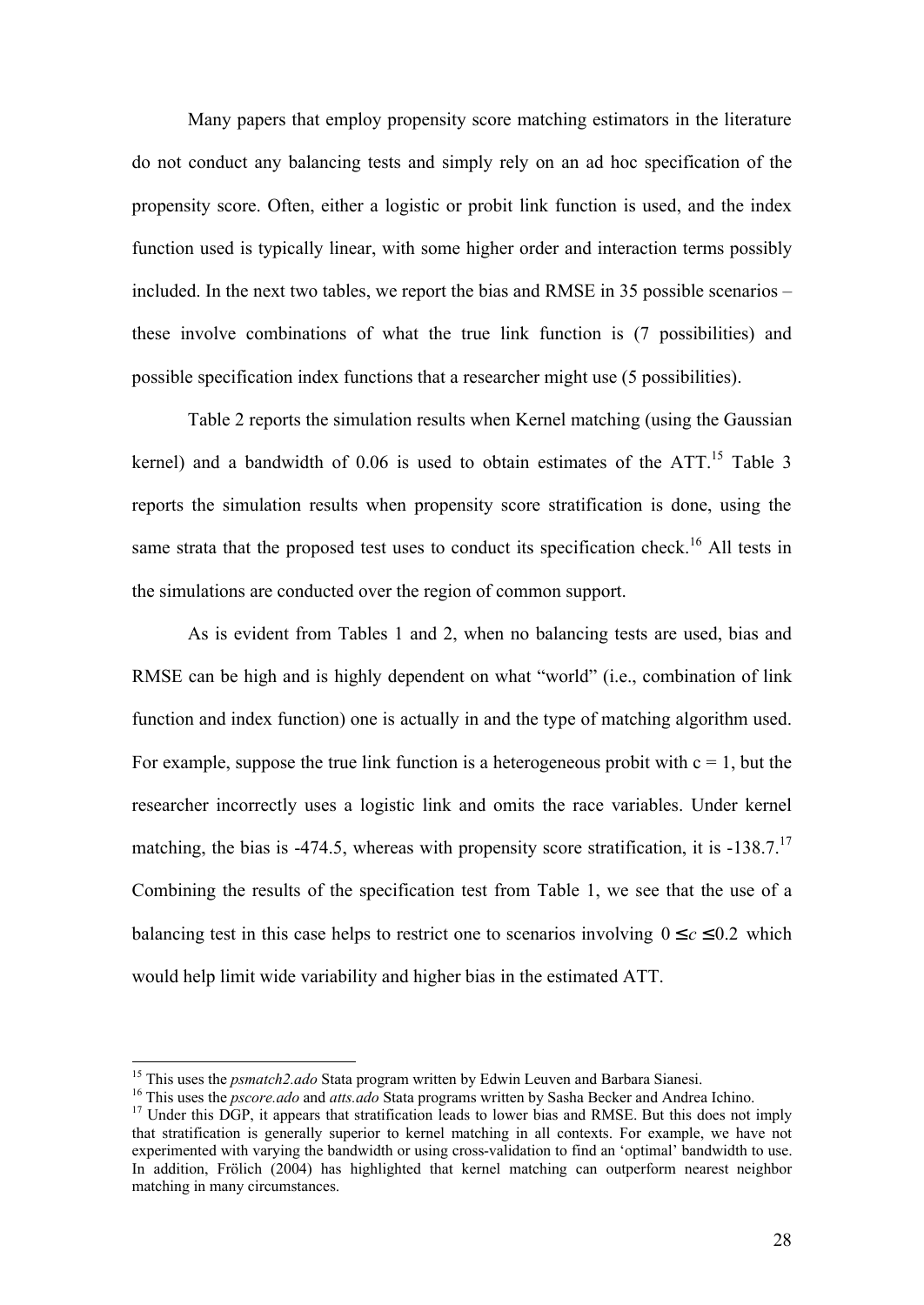| Table 2. Kerner Matering (Gaussian Kerner), Two balancing test done |                         |                |          |          |          |  |
|---------------------------------------------------------------------|-------------------------|----------------|----------|----------|----------|--|
|                                                                     | Empirical specification |                |          |          |          |  |
|                                                                     | 1                       | $\mathfrak{D}$ | 3        | 4        | 5        |  |
| Heterogeneous probit true $p(X)$ with $c = 0$                       |                         |                |          |          |          |  |
| <b>Bias</b>                                                         | $-195.0$                | $-632.6$       | $-427.1$ | $-683.7$ | $-133.2$ |  |
| <b>RMSE</b>                                                         | 469.0                   | 872.9          | 571.2    | 809.2    | 466.0    |  |
| Heterogeneous probit true $p(X)$ with $c = 0.1$                     |                         |                |          |          |          |  |
| <b>Bias</b>                                                         | $-145.0$                | $-818.2$       | $-356.8$ | $-700.1$ | $-145.0$ |  |
| <b>RMSE</b>                                                         | 366.5                   | 1018.9         | 493.8    | 863.9    | 366.9    |  |
| Heterogeneous probit true $p(X)$ with $c = 0.2$                     |                         |                |          |          |          |  |
| <b>Bias</b>                                                         | $-209.2$                | $-1040.1$      | $-353.6$ | $-786.7$ | $-181.9$ |  |
| <b>RMSE</b>                                                         | 392.8                   | 1216.9         | 480.2    | 945.3    | 354.9    |  |
| Heterogeneous probit true $p(X)$ with $c = 0.5$                     |                         |                |          |          |          |  |
| <b>Bias</b>                                                         | $-264.8$                | $-782.9$       | $-414.0$ | $-639.5$ | $-266.8$ |  |
| <b>RMSE</b>                                                         | 381.5                   | 859.0          | 476.7    | 708.4    | 336.9    |  |
| Heterogeneous probit true $p(X)$ with $c = 1$                       |                         |                |          |          |          |  |
| <b>Bias</b>                                                         | $-311.4$                | $-389.4$       | $-474.5$ | $-457.2$ | $-306.9$ |  |
| <b>RMSE</b>                                                         | 368.9                   | 429.4          | 498.5    | 488.9    | 1056.5   |  |
| Heterogeneous probit true $p(X)$ with $c = 2$                       |                         |                |          |          |          |  |
| <b>Bias</b>                                                         | $-327.6$                | $-193.6$       | $-546.4$ | $-424.6$ | $-391.7$ |  |
| <b>RMSE</b>                                                         | 357.7                   | 233.3          | 559.1    | 463.4    | 421.8    |  |
| Heterogeneous probit true $p(X)$ with $c = 4$                       |                         |                |          |          |          |  |
| <b>Bias</b>                                                         | $-347.8$                | $-171.0$       | $-580.9$ | $-446.4$ | $-440.3$ |  |
| <b>RMSE</b>                                                         | 377.3                   | 241.1          | 597.6    | 499.9    | 486.1    |  |

Table 2: Kernel Matching (Gaussian kernel), No balancing test done

Table 3: Propensity Score Stratification, No balancing test done

|                                                 | Empirical specification |                |          |          |          |  |
|-------------------------------------------------|-------------------------|----------------|----------|----------|----------|--|
|                                                 | 1                       | $\mathfrak{D}$ | 3        | 4        | 5        |  |
| Heterogeneous probit true $p(X)$ with $c = 0$   |                         |                |          |          |          |  |
| <b>Bias</b>                                     | $-78.7$                 | $-198.7$       | $-226.2$ | $-464.3$ | $-51.2$  |  |
| <b>RMSE</b>                                     | 454.9                   | 446.0          | 428.4    | 627.9    | 474.7    |  |
| Heterogeneous probit true $p(X)$ with $c = 0.1$ |                         |                |          |          |          |  |
| <b>Bias</b>                                     | 118.9                   | 18.4           | $-48.7$  | $-244.3$ | 75.8     |  |
| <b>RMSE</b>                                     | 367.6                   | 199.3          | 326.4    | 423.0    | 352.1    |  |
| Heterogeneous probit true $p(X)$ with $c = 0.2$ |                         |                |          |          |          |  |
| <b>Bias</b>                                     | 99.3                    | 108.8          | $-46.6$  | $-193.8$ | 87.2     |  |
| <b>RMSE</b>                                     | 337.8                   | 196.8          | 258.9    | 353.3    | 318.4    |  |
| Heterogeneous probit true $p(X)$ with $c = 0.5$ |                         |                |          |          |          |  |
| <b>Bias</b>                                     | 60.5                    | 250.8          | $-22.2$  | $-137.0$ | $-12.6$  |  |
| RMSE                                            | 272.2                   | 284.5          | 271.0    | 259.3    | 228.4    |  |
| Heterogeneous probit true $p(X)$ with $c = 1$   |                         |                |          |          |          |  |
| <b>Bias</b>                                     | $-18.7$                 | 308.8          | $-138.7$ | $-109.8$ | $-95.9$  |  |
| <b>RMSE</b>                                     | 228.5                   | 339.8          | 259.3    | 222.7    | 201.6    |  |
| Heterogeneous probit true $p(X)$ with $c = 2$   |                         |                |          |          |          |  |
| <b>Bias</b>                                     | $-49.3$                 | 319.9          | $-242.3$ | $-206.2$ | $-216.4$ |  |
| <b>RMSE</b>                                     | 187.5                   | 351.9          | 283.5    | 279.1    | 264.2    |  |
| Heterogeneous probit true $p(X)$ with $c = 4$   |                         |                |          |          |          |  |
| <b>Bias</b>                                     | $-79.1$                 | 287.2          | $-274.9$ | $-276.7$ | $-295.3$ |  |
| <b>RMSE</b>                                     | 177.1                   | 326.9          | 308.4    | 350.1    | 355.3    |  |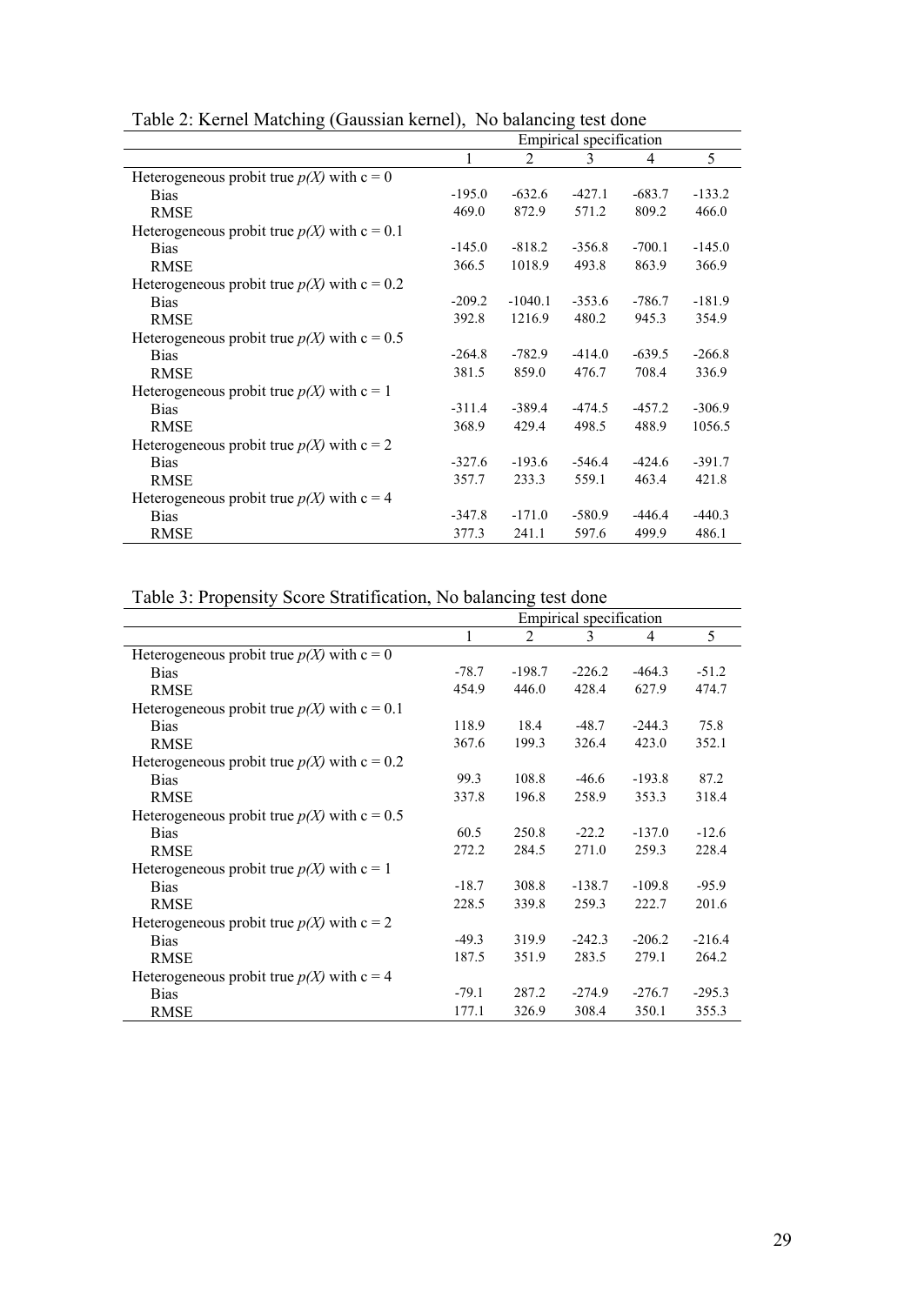Another useful point to note from Tables 2 and 3 is that the Millimet and Tchernis (2007) suggestion of over-specifying the propensity score model generally seems to work well for  $c \leq 0.5$  (compare specifications 1 and 5). In other words, although the incorrect link function is used to estimate the propensity score, overspecifying the propensity score might somewhat compensate for this by allowing for more non-linearities.

#### **6. Other Possible Applications**

The focus of the previous section has been to justify the use of the regression test in equation (3) as a specification test for propensity score models. More generally, however, one can view the regression test as a natural extension of the ideas in Rubin (1984) and Cook (1996), and utilize it as a general specification test for a regression model where the outcome is binary.

In addition, although the simulations in this paper have focused exclusively on the case of assessing the specification of the propensity score in the case of a binary treatment, equation (3) can also be used as a more general specification test in the case of multi-valued treatments (Imbens 2000, Lechner 2001) or continuous treatments (Hirano and Imbens 2004). These papers employ the concept of a generalized propensity score (GPS) that is used to adjust for selection bias in a similar way that the propensity score does for the case of binary treatments.

In the case of a multi-valued or continuous treatment, one approach to check the balance of each covariate consists of running a regression of each covariate on the log of the treatment and the GPS (e.g., Imai and van Dijk 2004, Flores-Lagunes et al. 2007). As the GPS has a balancing property similar to that of the standard propensity score, if the covariate is balanced, then the treatment variable should have no predictive power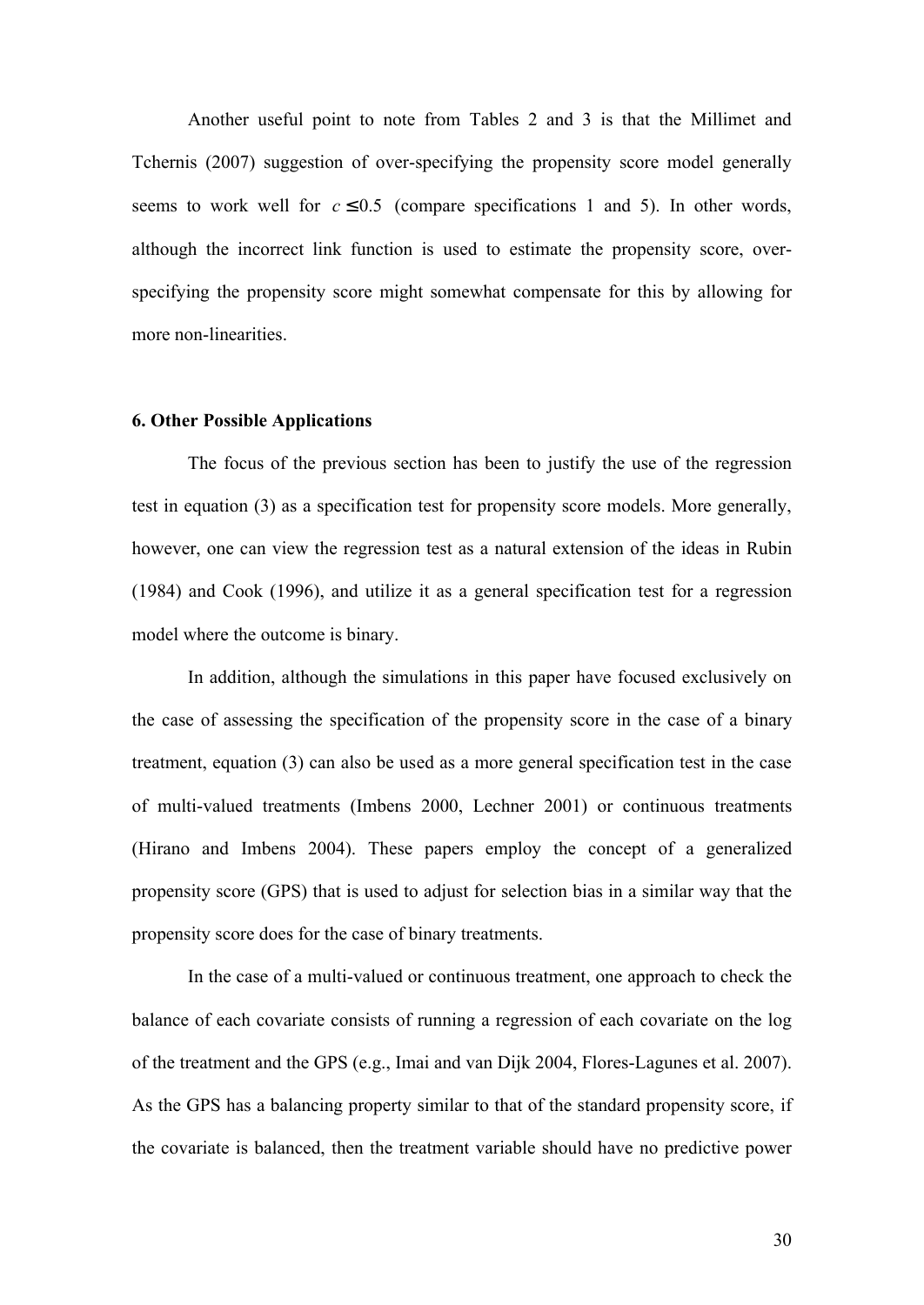conditional on the GPS. A comparison of the treatment variable coefficient to its corresponding value in a regression that does not include the GPS can be used to gauge the extent of balance provided by the GPS.

Based on the suggested specification test in this paper, rather than estimating a separate regression for each covariate, an alternative approach would be to simply estimate equation (3) for different windows of the GPS, replacing *D* with the multivalued or continuous treatment and  $p(X)$  with the GPS, and to test if all the coefficients on *X* are equal to zero. A single omnibus statistic can then be obtained in the same way.

#### **7. Discussion**

There is an unambiguous need for more options for assessing the specification of the propensity score, in particular if the propensity score is to be used for weighting. Rubin (2004) highlights the importance of distinguishing between regression model diagnostics like goodness-of-fit tests and tests for the design of observational studies. According to a recent survey by Caliendo and Kopeinig (2008), this is an area which the literature currently offers little guidance. The main contributions of this paper are that it proposes a new graphical approach for propensity score model diagnostics based on two-dimensional scatter plots which we term Rubin-Cook plots, and a closely related and more general regression test interpretation of it.

Rubin-Cook plots can help the researcher visualize clearly where regions of thin and thick support for each continuous covariate are and make it easy to assess the quality of randomisation at each small moving window of *p(X)*. Although Rubin-Cook plots can be helpful for making assessments regarding whether the estimated propensity score is a useful balancing score and is well estimated, they are not complete tests as they do not allow checks on balance to be made for categorical covariates. In addition,

31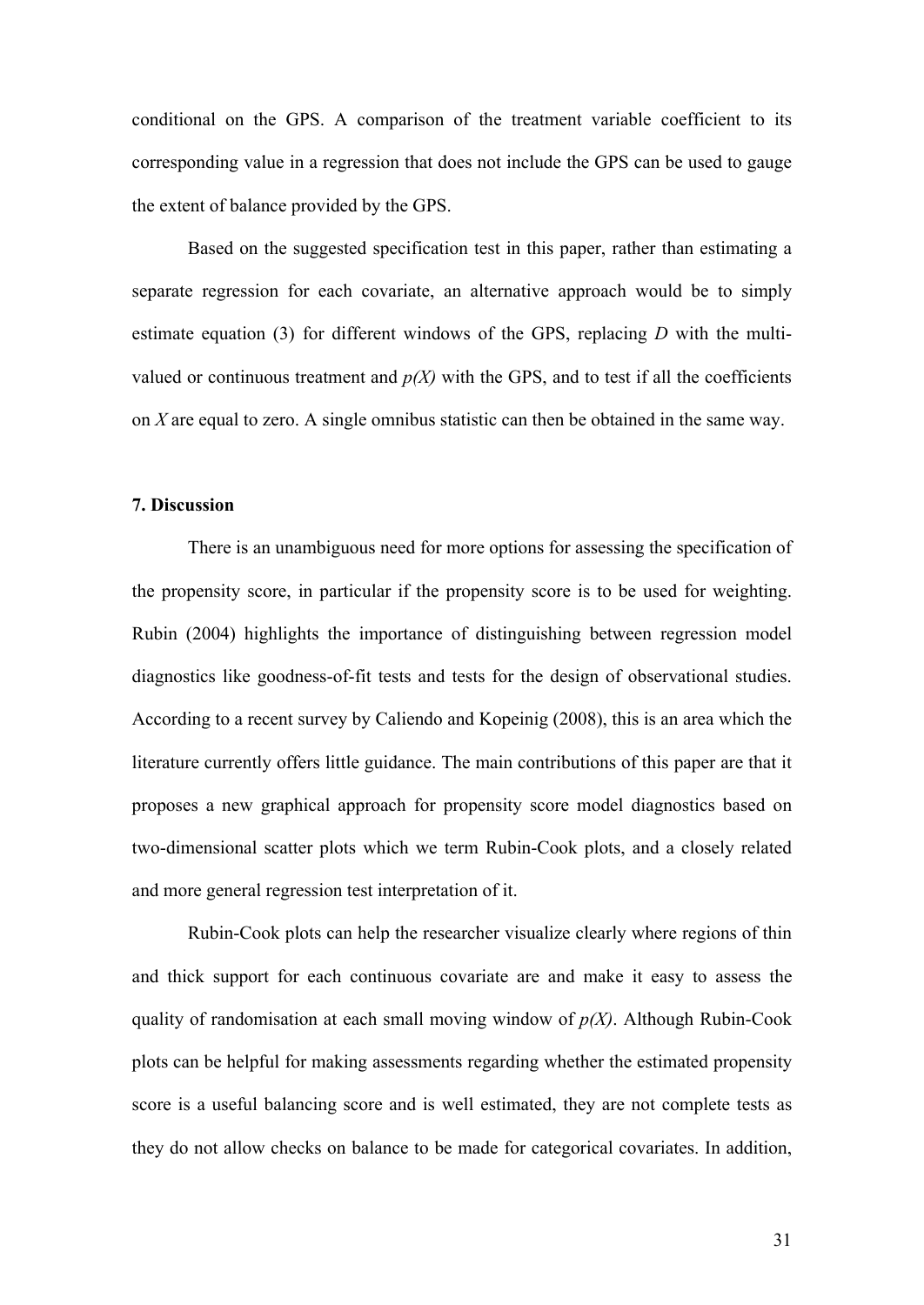the problem of how best to condition on the propensity score (e.g., what interval widths to use) remains an open problem.<sup>18</sup>

This paper proposes a non-parametric combination approach to assessing the specification of the propensity score that is a literal multivariate interpretation of the Rubin-Cook plot. Based on Monte Carlo simulations, it is found that the test has power to detect misspecified link functions, but not omitted variables.

Based on the results in this paper, a preliminary answer can be provided to Smith and Todd's (2005b) question regarding the utility of balancing tests. Essentially, balancing tests are really only useful when the CIA is fulfilled. Furthermore, when the CIA holds, balancing tests can be useful to the extent that they can help detect a misspecified link function. As using alternate and more suitable link functions can lead to lower biases in the ATT, the ability to detect such a misspecification in the context of propensity score matching is important.<sup>19</sup> In the context of matching, the development of such a test parallels the line of research that explores the use of more flexible semiparametric approaches (e.g., Kordas and Lehrer 2004) and the use of alternative link functions (e.g., Koenker and Yoon 2006) to estimate the propensity score

For applied researchers, a simple to implement strategy involves using the proposed test in this paper in conjunction with other tests that check for possible omitted variables (e.g., Rosenbaum 1987; Ichino, Mealli and Nannicini 2007). The proposed specification test in this paper can help one avoid a misspecified link function while the sensitivity analysis for omitted variables can help to ascertain if the CIA is fulfilled. In terms of Tables 2 and 3, this makes it more likely that one ends up in the first six rows of columns 1 and 5, where bias and RMSE are relatively smaller.

 $\overline{a}$ 

 $18$  See also a related discussion in Dahiya and Gurland (1973).

 $19$  The goodness of link test proposed by Pregibon (1980) is an obvious alternative to the test proposed in this paper. However, to date, Pregibon's link test has found limited application because of its poor statistical properties.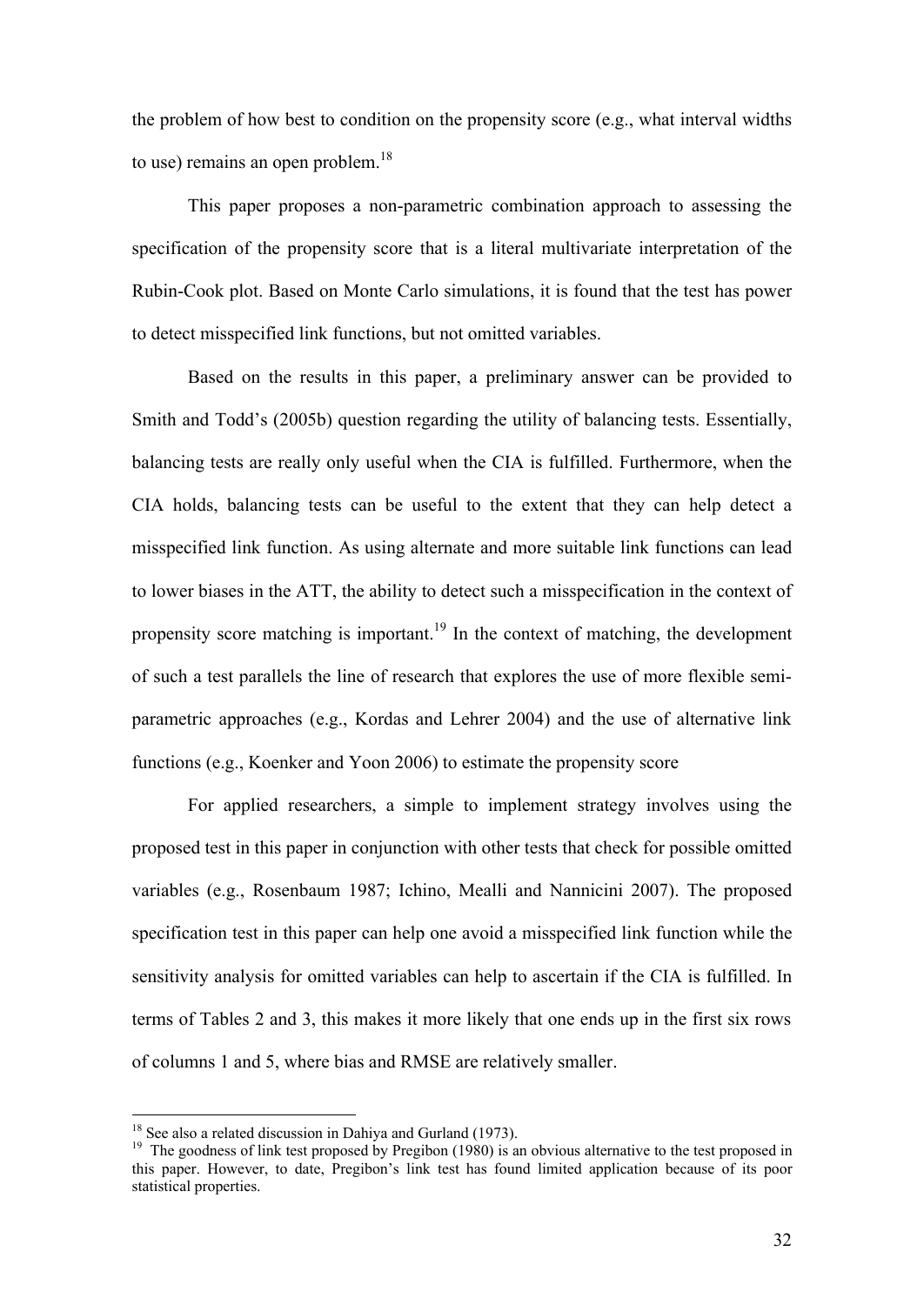Although the Monte Carlo simulations in this paper are necessarily limited to a few DGPs given finite time constraints, they are highly suggestive of the usefulness of the proposed test. Future research could include subjecting the test to different DGPs as well as exploring in more detail the power of the proposed test when used in conjunction with the above mentioned tests for sensitivity.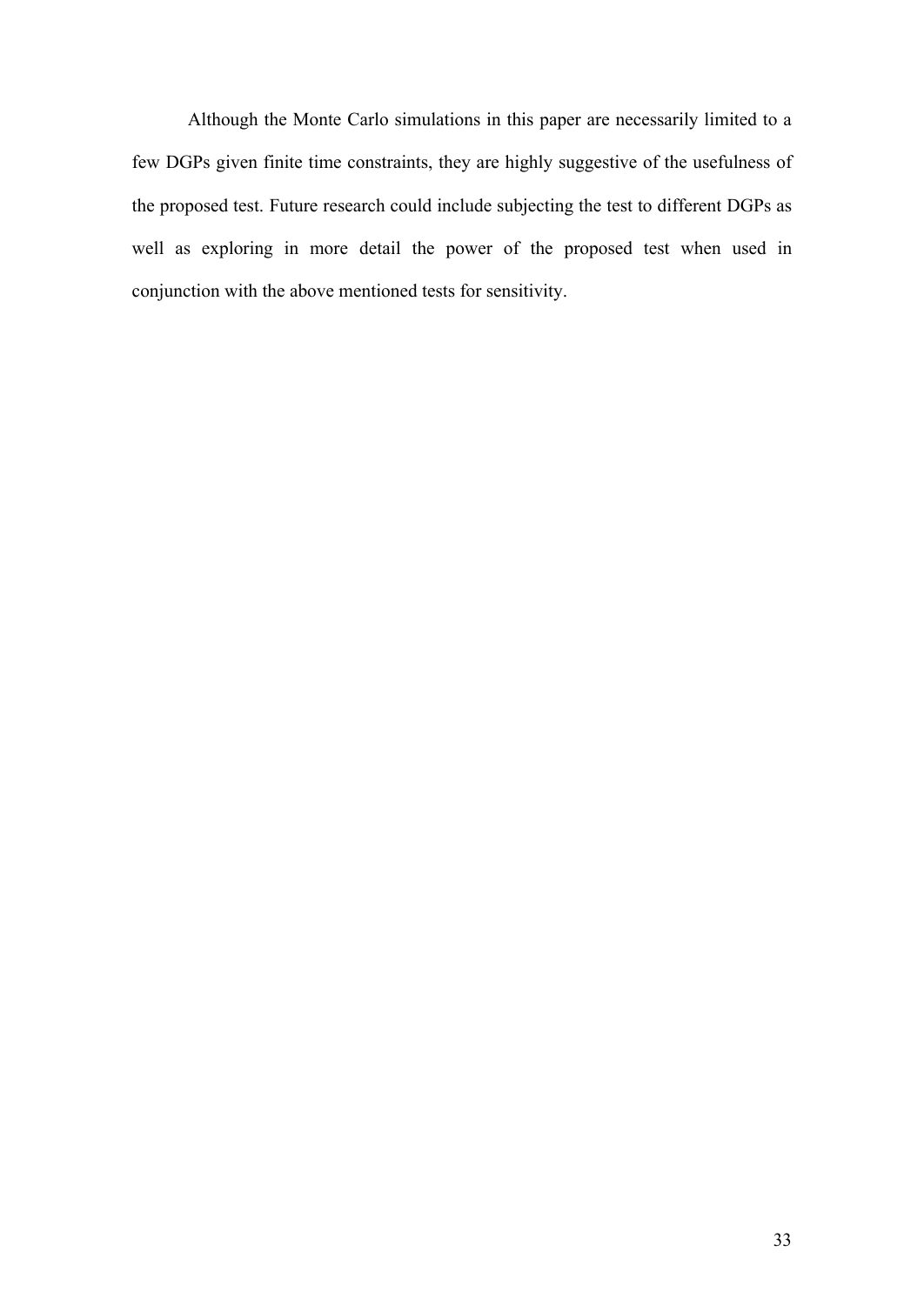# **References**

Augurzky, B. and J. Kluve. (2007). "Assessing the Performance of Matching Algorithms when Selection into Treatment is Strong." Forthcoming in the *Journal of Applied Econometrics*.

Brookhart, M. S. Schneeweiss, K. Rothman, R. Glynn, J. Avorn and T. Stürmer. (2006). "Variable Selection for Propensity Score Models." *American Journal Of Epidemiology*, 163, pp. 1149-1156.

Caliendo, M. and S. Kopeinig. (2008). "Some Practical Guidance for the Implementation of Propensity Score Matching." *Journal of Economic Surveys*, 22, pp. 31-72.

Cook, D. (1994). "On the Interpretation of Regression Plots." *Journal of the American Statistical Association*, 89, pp. 177-189.

Cook, D. (1996). "Graphics for Regression with a Binary Response." *Journal of the American Statistical Association*, 91, pp. 983-992.

Cook, D. (1998). *Graphical Regression*. New York: Wiley.

Cook, D. and H. Lee. (1996). "Dimension Reduction in Binary Response Regression." *Journal of the American Statistical Association*, 94, pp. 1187-1200.

Cook, D. and S. Weisburg. (1999). *Applied Regression Including Computing and Graphics.* New York: Wiley.

Dahiya, R. and J. Gurland. (1973). "How Many Classes in the Pearson Chi-Square Test?" *Journal of the American Statistical Association*, 68, pp. 707-712.

Dawid, A. (1979). "Conditional Independence in Statistical Theory." *Journal of the Royal Statistical Society*, Series B, 41, pp. 1-15 (with discussion).

Dehejia, R. and S. Wahba. (1999). "Causal Effects in Nonexperimental Studies: Reevaluating the Evaluation of Training Programs." *Journal of the American Statistical Association*, 94, pp. 1053-1062.

Dehejia, R. and S. Wahba. (2002). "Propensity Score Matching Methods for Nonexperimental Causal Studies." *Review of Economics and Statistics*, 84(1), 151-161.

DiNardo, J., N. Fortin and T. Lemieux. (1996) "Labor Market Institutions and the Distribution of Wages, 1973-1993: A Semi-Parametric Approach." *Econometrica*, 64, pp. 1001-1045.

Drake, C. (1993). "Effects of Misspecification of the Propensity Score on Estimators of Treatment Effect." *Biometrics*, 49, pp. 1231-1236.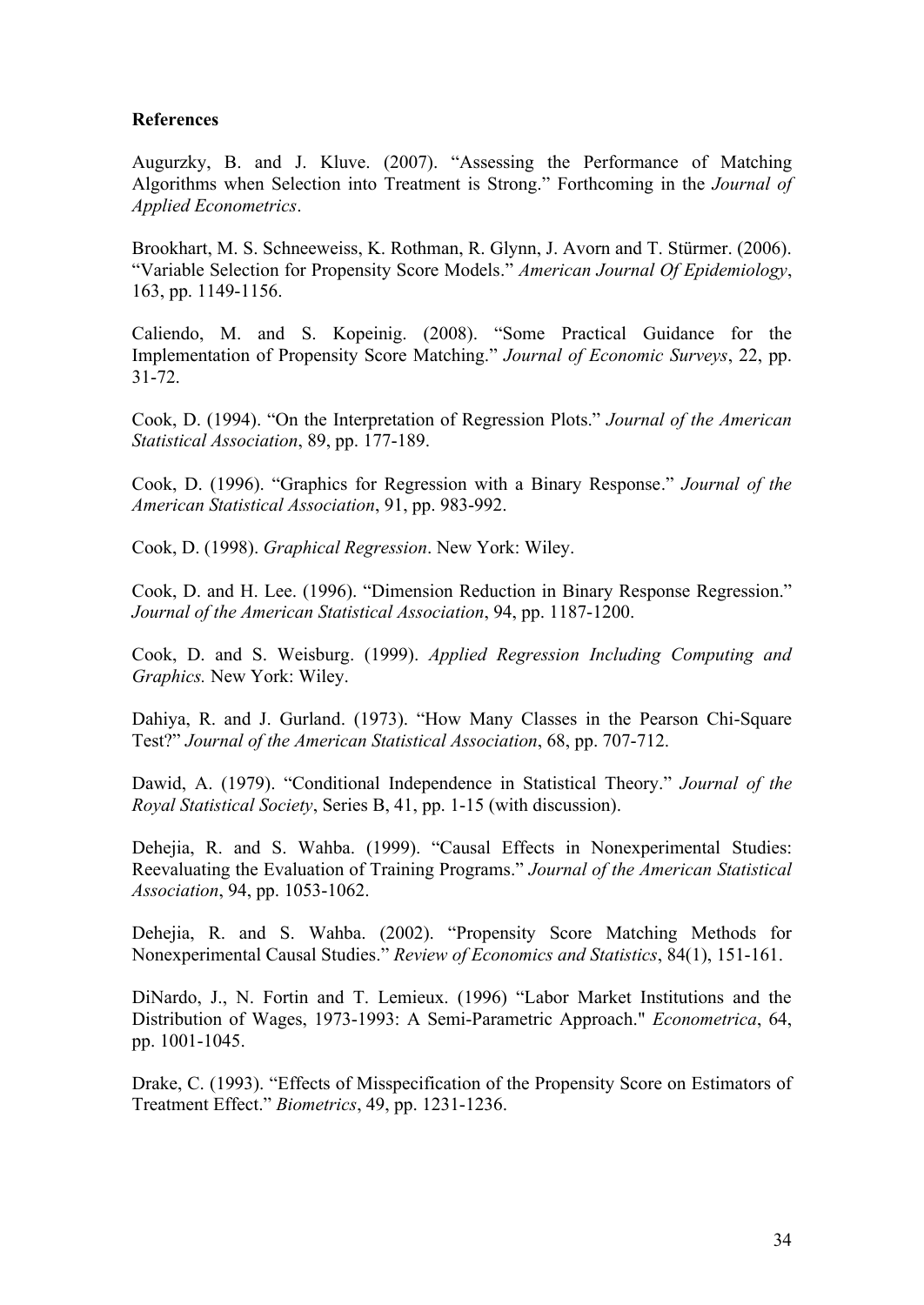Flores-Lagunes, A., A. Gonzalez and T. Neumann. (2007). "Estimating the Effects of Length of Exposure to a Training Program: The Case of Job Corps." IZA Discussion Paper No. 2846.

Frölich, M. (2004). "Finite-Sample Properties of Propensity-Score Matching and Weighting Estimators." *Review of Economics and Statistics*, 86, pp. 77-90.

Gu, X. and P. Rosenbaum. (1993). "Comparison of Multivariate Matching Methods: Structures, Distances, and Algorithms." *Journal of Computational and Graphical Statistics*, 2, pp. 405-420.

Harvey, A. (1976). "Estimating Regression Models with Multiplicative Heteroscedasticity," *Econometrica*, 44, pp. 461-465.

Heckman, J., H. Ichimura, J. Smith, and P. Todd. (1998). "Characterizing Selection Bias Using Experimental Data." *Econometrica* 66(5), pp. 1017-1098.

Hirano, K. and G. Imbens. (2001). "Estimation of Causal Effects using Propensity Score Weighting: An Application to Data on Right Heart Catheterization." *Health Services & Outcomes Research Methodology*, 2, pp. 259-278.

Hirano, K., G. Imbens, and G. Ridder. (2003). "Efficient Estimation of Average Treatment Effects using the Estimated Propensity Score." *Econometrica*, 71, pp. 1161- 1189.

Hirano, K. and G. Imbens. (2004). "The Propensity Score with Continuous Treatments." In Andrew Gelman and Xiao-Li Meng (eds.), *Applied Bayesian Modeling and Causal Inference from Incomplete-Data Perspectives*. West Sussex: John Wiley and Sons, pp. 73-84.

Ichino, A., F. Mealli, and T. Nannicini. (2007), "From Temporary Help Jobs to Permanent Employment: What can We Learn from Matching Estimators and Their Sensitivity?" *Journal of Applied Econometrics*, forthcoming.

Imai, K. and van Dijk, D. (2004). "Causal Inference With General Treatment Regimes: Generalizing the Propensity Score." *Journal of the American Statistical Association*, 99, pp. 854-866.

Imbens, G. (2000). "The Role of the Propensity Score in Estimating Dose-Response Functions." *Biometrika*, 87, pp. 706-710.

Koenker, R. and J. Yoon. (2006). "Parametric Links for Binary Choice Models." Manuscript. (Available at www.econ.uiuc.edu/~roger/research/links/links.pdf).

Kordas, G. and S. Lehrer. (2004). "Matching using Semiparametric Propensity Scores," Manuscript. (Available at http://ideas.repec.org/p/ecm/nasm04/441.html).

Landwehr, J., D. Pregibon, and A. Shoemaker. (1984). "Graphical Methods for Assessing Logistic Regression Models." *Journal of the American Statistical Association*, 79, pp. 61-71.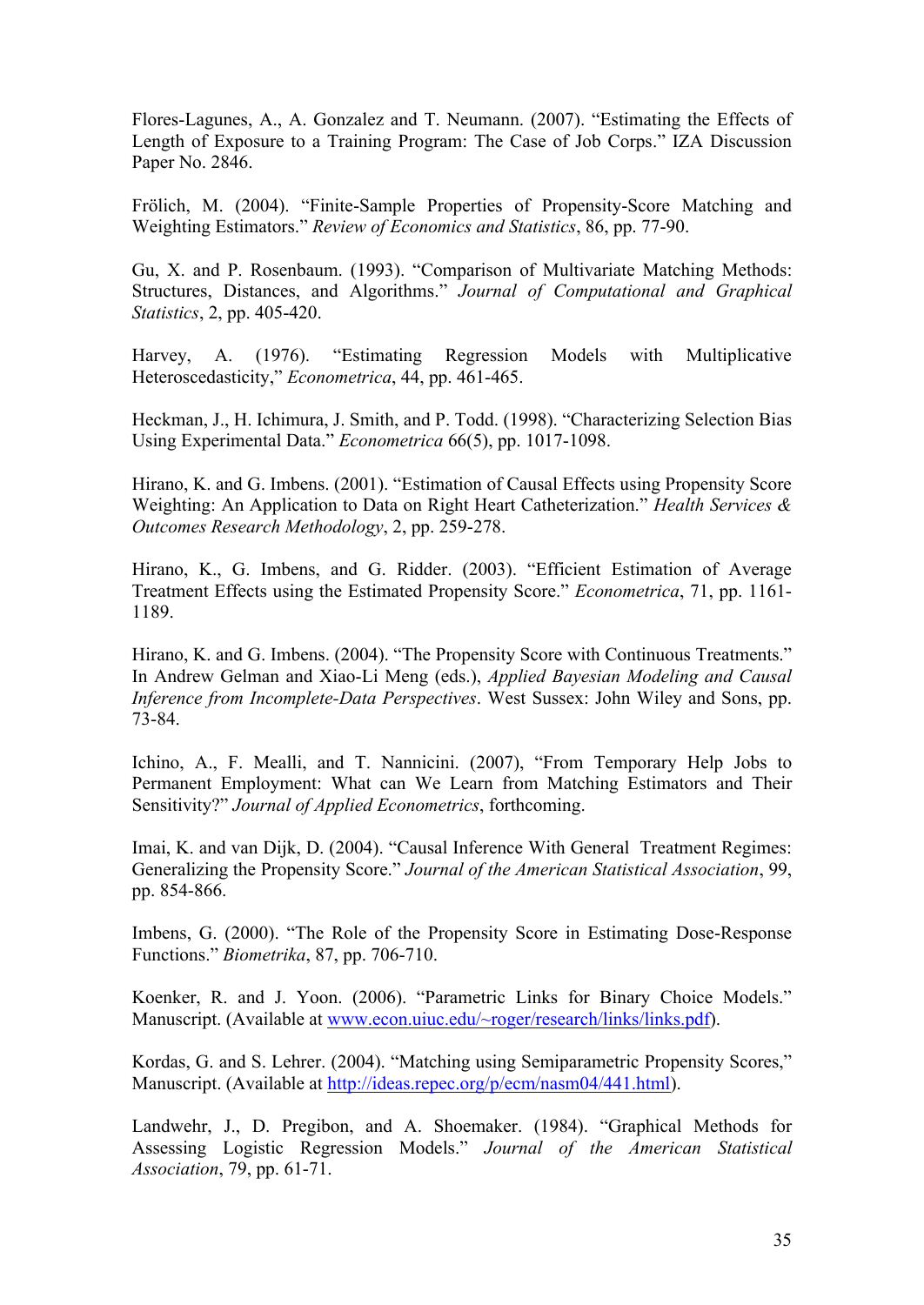Landwehr, J., D. Pregibon, and A. Shoemaker. (1984a). "Rejoinder." *Journal of the American Statistical Association*, 79, pp. 81-83.

Lechner, M. (2001). "Identification and Estimation of Causal Effects of Multiple Treatments under the Conditional Independence Assumption." In M. Lechner and F. Pfeiffer (eds.), *Econometric Evaluation of Active Labour Market Policies*, pp. 43-58, Heidelberg: Physica.

Lee, W. (2006). "Propensity Score Matching and Variations on the Balancing Test." Manuscript. (Available at http://ssrn.com/abstract=936782).

Li, K.C. (1991). "Sliced Inverse Regression for Dimension Reduction (with discussion)." *Journal of the American Statistical Association*, 86, pp. 314-342.

Millimet, D. and R. Tchernis. (2007). "On the Specification of Propensity Scores: with Applications to the Analysis of Trade Policies." *Journal of Business and Economic Statistics*, forthcoming,

Pesarin, F. (2001). *Multivariate Permutation Tests*. New York: Wiley and Sons.

Pregibon, D. (1980). "Goodness of Link Tests for Generalized Linear Models," *Journal of the Royal Statistical Society, Series C*, 29, pp. 15-24.

Rosenbaum, P. (1987), "Sensitivity Analysis to Certain Permutation Inferences in Matched Observational Studies." *Biometrika*, 74, pp. 13-26.

Rosenbaum, P. and D. Rubin. (1983). "The Central Role of the Propensity Score in Observational Studies for Causal Effects." *Biometrika*, 70, pp. 41-55.

Rosenbaum, P. and D. Rubin. (1984). "Reducing Bias in Observational Studies Using Subclassification on the Propensity Score." *Journal of the American Statistical Association*, 79, pp. 516-524.

Rubin, D. (1984). "Comment: Assessing the Fit of Logistic Regressions Using the Implied Discriminant Analysis." Comment on Landwehr, J., D. Pregibon, and A. Shoemaker (1984). *Journal of the American Statistical Association*, 79, pp. 79-80.

Rubin, D. (2004). "On Principles for Modeling Propensity Scores in Medical Research." *Pharmacoepidemiology and Drug Safety*, 13, pp. 855-857.

Rubin, D. and N. Thomas. (1992a). "Characterizing the Effect of Matching Using Linear Propensity Score Methods with Normal Distributions." *Biometrika*, 79, pp. 797- 809.

Rubin, D. and N. Thomas. (1992b). "Affinely Invariant Matching Methods with Ellipsoidal Distributions." *Annals of Statistics*, 20, pp. 1079-1093.

Rubin, D. and N. Thomas. (1996). "Matching Using Estimated Propensity Scores: Relating Theory to Practice." *Biometrics*, 52, pp. 249-264.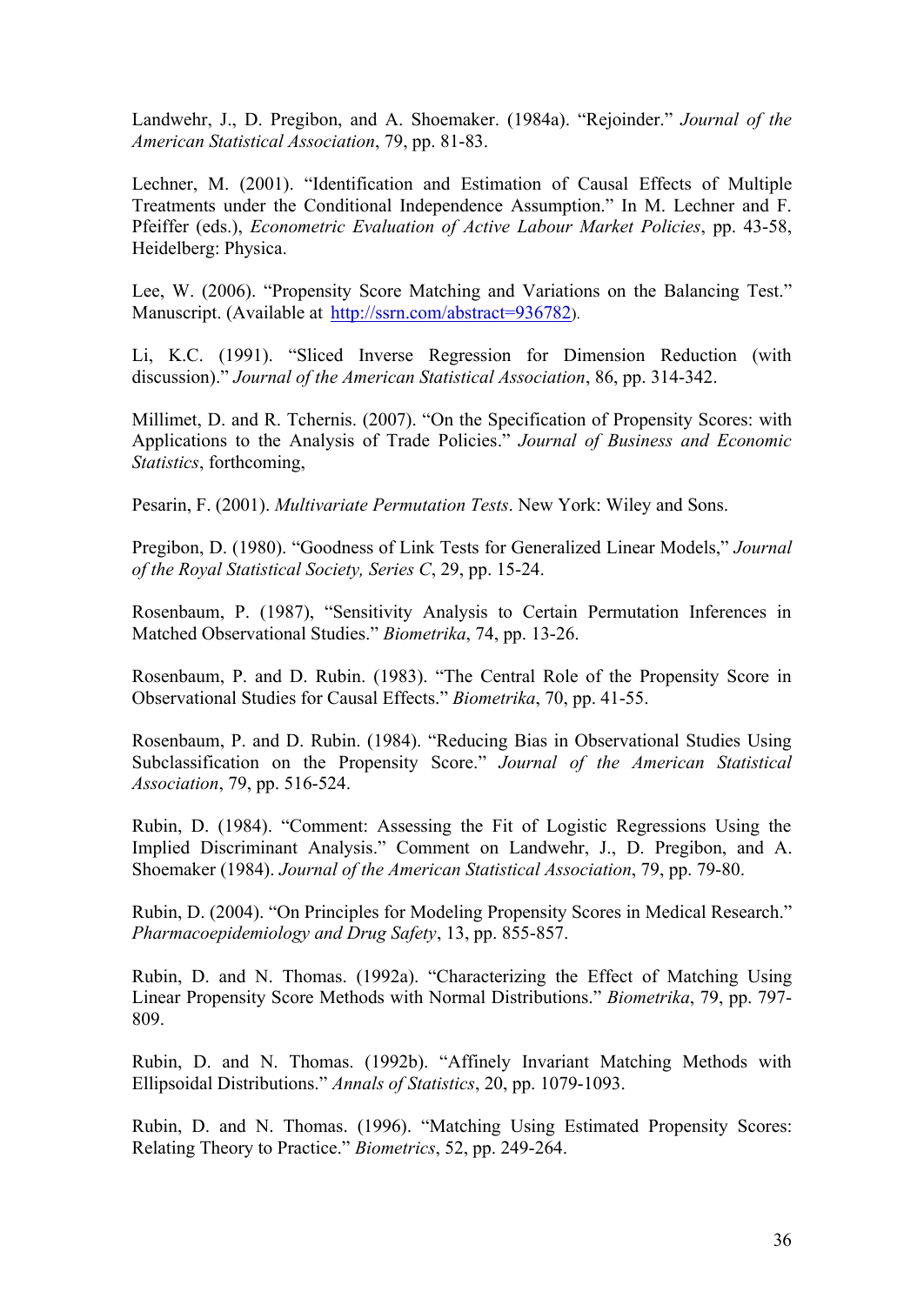Shaikh, A., M. Simonsen, E. Vytlacil and N. Yildiz. (2006) "On the Identification of Misspecified Propensity Scores." Stanford University. Manuscript. (Available at http://www.econ.au.dk/vip\_htm/msimonsen/matching.pdf)

Smith, J. and P. Todd. (2005a). "Does Matching Overcome Lalonde's Critique of Nonexperimental Estimators?" *Journal of Econometrics*, 125, pp. 305-353 (with discussion).

Smith, J. and P. Todd. (2005b). "Rejoinder." *Journal of Econometrics*, 125, pp. 365- 375.

Zhao, Z. (2004). "Using Matching to Estimate Treatment Effects: Data Requirements, Matching Metrics, and Monte Carlo Evidence." *Review of Economics and Statistics*, 86, pp. 91-107.

Zhao, Z. (2007). "Sensitivity of Propensity Score Methods to the Specifications." Forthcoming in *Economics Letters*.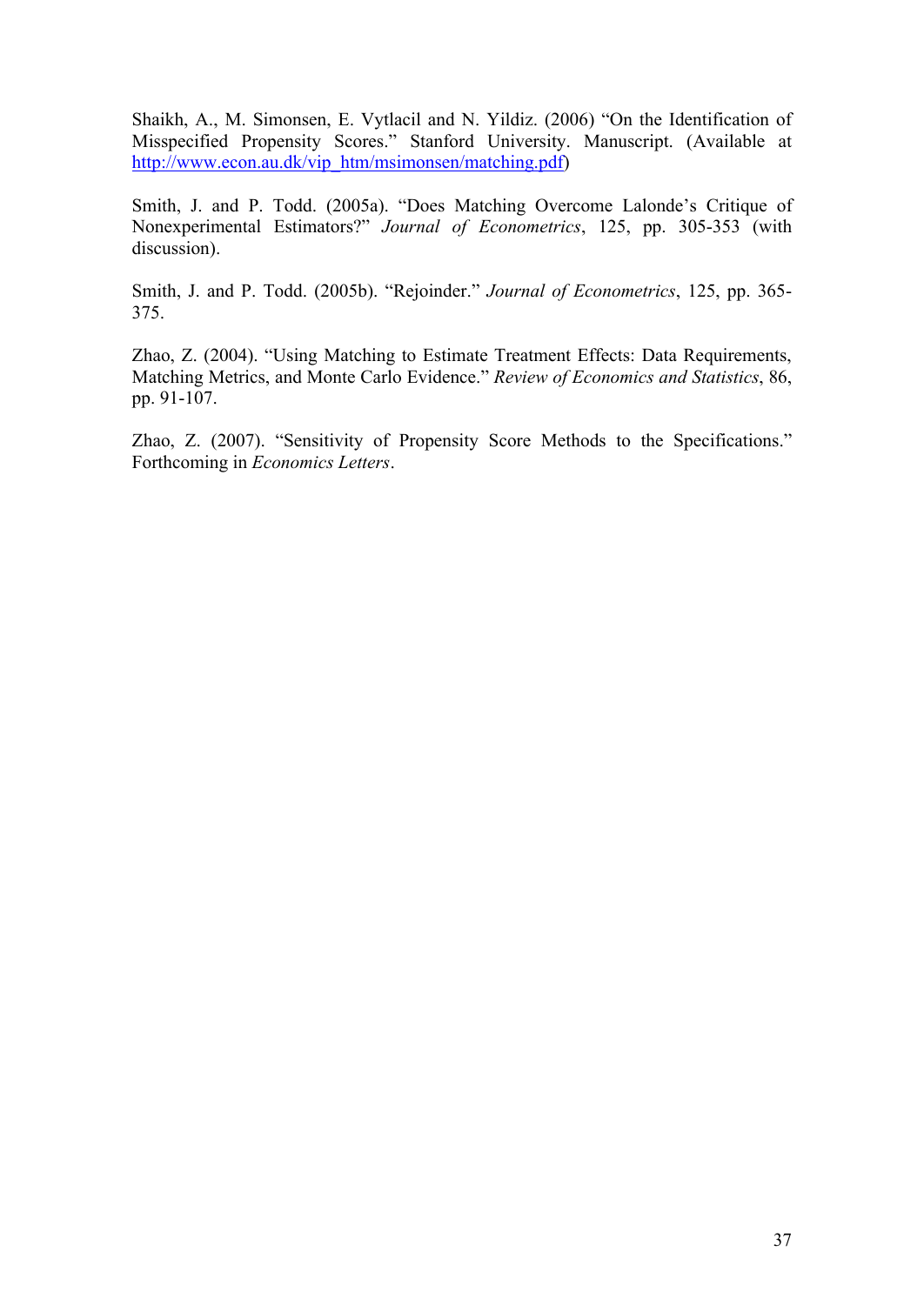### **Appendix A: Structural Dimension in Graphical Regression**

The minimal number *d* of sufficient predictors is called the *structural dimension* of the regression. A model where (2) holds for dimension *d* is referred to as having *d*D structure. If  $d < p$ , then a sufficient reduction in the regression is achieved which in turn leads to *sufficient summary plots* of *Y* versus *B*' *X* as graphical displays of all the necessary modelling information for the regression of *Y* on *X*. As discussed by Cook (1996) and Cook and Lee (1999), having binary response variables instead of continuous response variables cause no conceptual complications, but construction and interpretation of summary plots must recognize the nature of the response.

Suppose that *X* consists of two variables. Dimension reduction to  $d = 1$  would mean reducing two covariates to the single linear combination  $B'X = b<sub>1</sub>'X$  without any evidence in the data that this reduction would result in loss of information on  $Y | X$ . An example of a 1D model is the single index model:

$$
Y = m(a + B'X) + e
$$

$$
= m(a + b1'X) + e
$$

where  $e \perp X$  and *m* is a link function (e.g., the link function is the identity function in the case of multiple linear regression). Alternatively, a regression has 2D structure if two linear combinations  $B'X = (b_1'X, b_2'X)$  are needed to characterize the regression, so that *Y* is independent of *X* given  $b_1$  '*X* and  $b_2$  '*X*. An example of a 2D model is:

$$
Y = m(b_1' X, b_2' X) + e
$$

where  $b_1$  and  $b_2$  are not collinear. More generally, in a  $dD$  model,  $B'X = (b_1'X, b_2'X, \dots, b_d'X)$  and all the regression information is contained in the *d* linear combinations  $(b_1' X, b_2' X, ..., b_d' X)$ .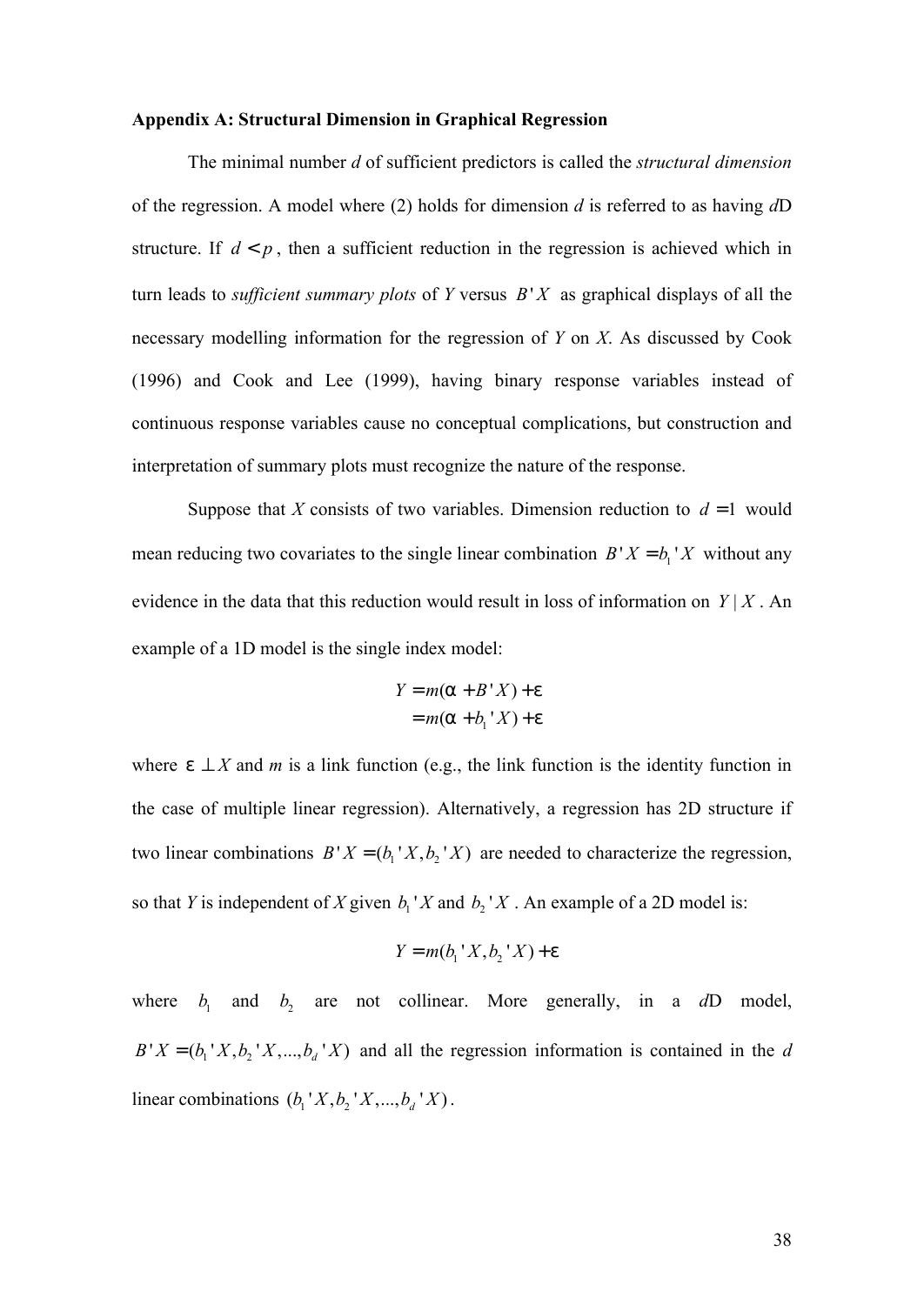Related to the idea that there exist many balancing scores for propensity score matching (and that controlling for any balancing score is sufficient for the theory of propensity score matching to be valid), sufficient predictors are not unique. If *B*' *X* is a vector of *d* sufficient predictors and *A* is any  $d \times d$  full rank matrix then  $AB'X$  is another set of sufficient predictors. In practice, however, this non-uniqueness of sufficient predictors is not an important issue in regression graphics as the distribution of  $Y \mid B \mid Y$  and  $Y \mid AB \mid X$  contain the same statistical information so sufficient summary plots of *Y* versus  $B'X$  and *Y* versus  $AB'X$  would be identical.

An emphasis of the literature on regression graphics has been to find the *B* of lowest possible dimension *d* for which the representation in (2) holds and to use sufficient summary plots as a guide to formulate appropriate models for  $F(Y|X)$ .<sup>20</sup> For example, if  $d = 2$  and *B* is known, then a three-dimensional plot of *Y* versus  $(b_1' X, b_2' X)$  can be used as a sufficient summary plot for the regression. In general, both *d* and *B* are usually unknown and need to be estimated. In general, if nonlinearities are present and not represented by the predictor variables, then the dimension of the regression cannot be 1D. Cook (1996) discusses in more detail in the context of a logistic model how a specially written *Xlisp-Stat* program *Arc* for regression graphics can be used to check the structural dimension of the regression and help assess candidate models.<sup>21</sup> This graphical assessment involves rotating graphical displays based on lower dimensional projections of the data in *Arc* to get the "best" visual fits. See, for example, Figure 2 in Cook (1996) where it is illustrated how the goal of the visual fit is to stop rotation at a point where the relative intraslice density is constant in any slice parallel to the stationary vertical axis. The horizontal axis in such a plot

 $\overline{a}$ 

<sup>&</sup>lt;sup>20</sup> Techniques for estimating the dimension of a regression include sliced inverse regression, sliced average variance estimation and principal Hessian directions. See Cook (1998) and Cook and Weisburg (1999) for more discussion.

 $^{21}$  This software is available at no cost at: http://www.stat.umn.edu/arc.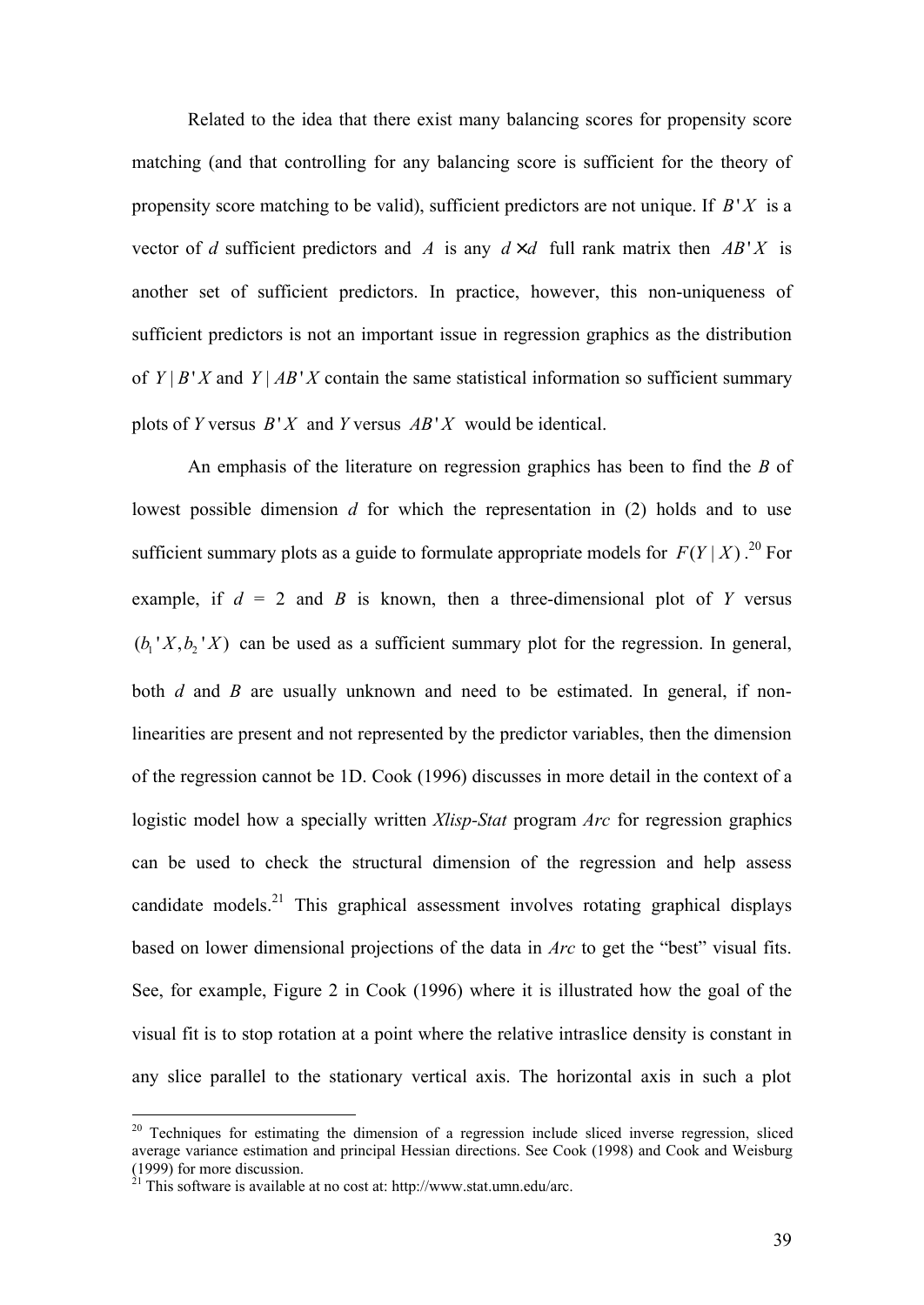corresponds to a particular combination of the predictors *B*' *X* that *Arc* can provide estimates of.

An estimate of the subspace spanned by *B* is obtained once the dimension and directions have been estimated. Given the estimate of the subspace, the next phase involves recovering information about *F* and identifying the best model for the reduced data, where both parametric and non-parametric models can be used. Cook (1998) and Cook and Weisburg (1999) provide more details on how graphical regression can be implemented in practice.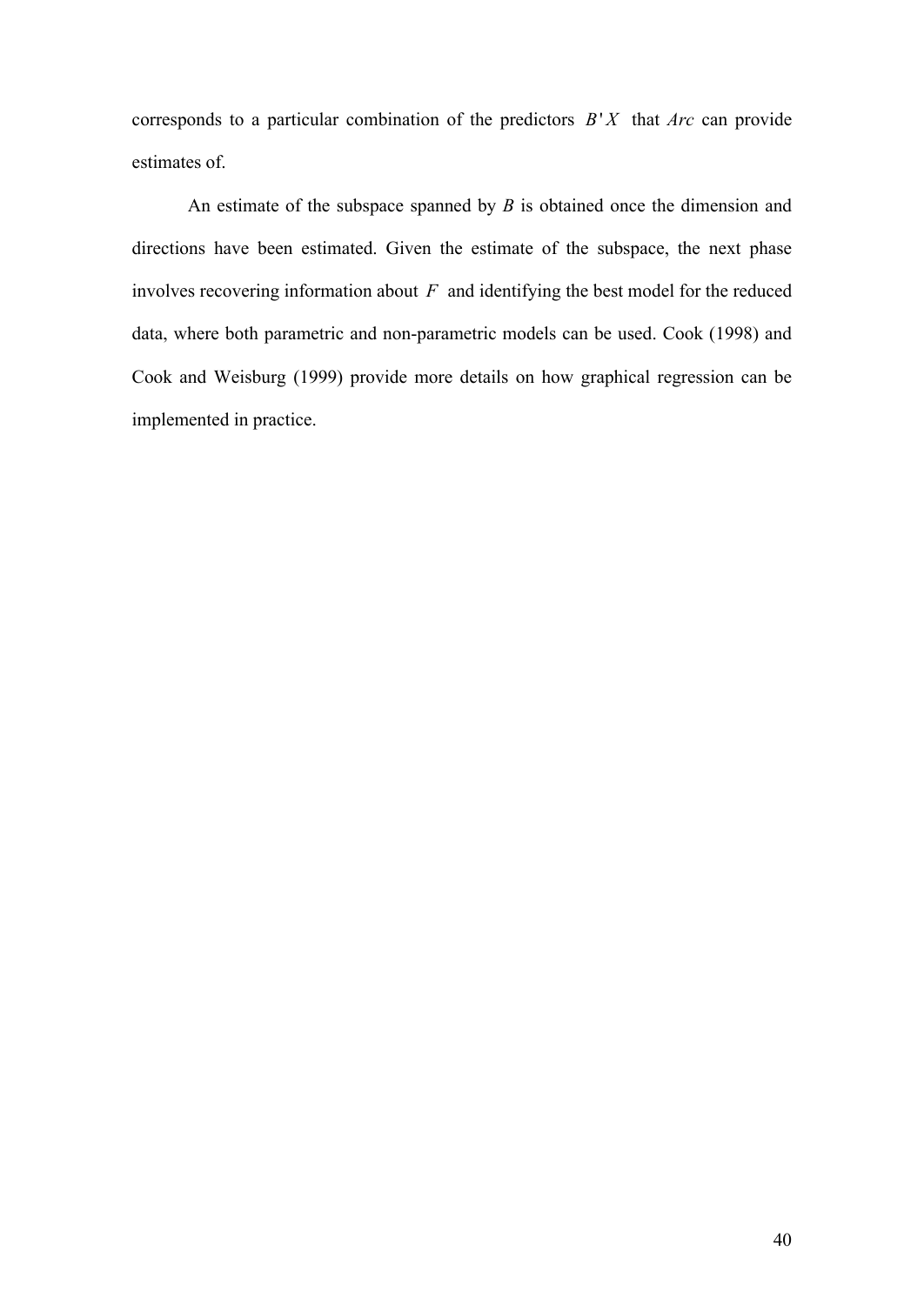



41